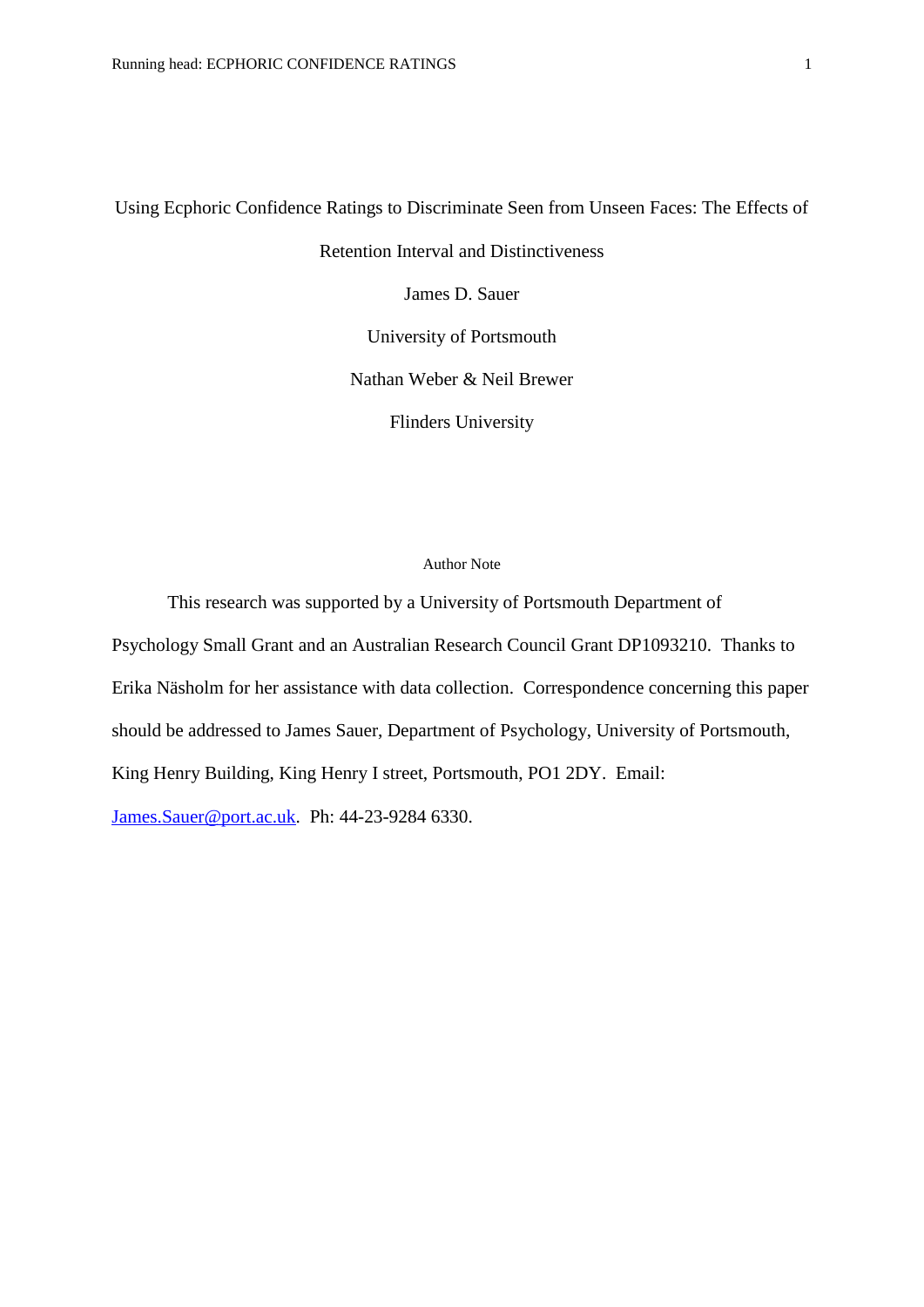#### **Abstract**

Theories of confidence processing for recognition judgments suggest that confidence indexes the degree of match between a presented stimulus and an image in memory (ecphoric similarity). Recent research demonstrates that having participants rate their confidence that a face had been previously seen provided an equivalent or better index of the stimulus' status than eliciting a simple binary response (Sauer, Brewer, & Weber, 2008). Using a face recognition paradigm, we manipulated retention interval and stimulus distinctiveness to directly test the suggestion that confidence indexes ecphoric similarity, and probe boundary conditions for using confidence ratings to discriminate seen from unseen faces. Consistent with the proposed ecphoric basis for confidence ratings, mean confidence was higher for previously seen than unseen faces, and conditions conducive to the formation of strong memories improved confidence-based discrimination. In all conditions, after the application of a classification algorithm, confidence ratings provided a more sensitive index of face status (i.e., seen or unseen) than did binary responses.

*Keywords:* confidence, face recognition, memory, metamemory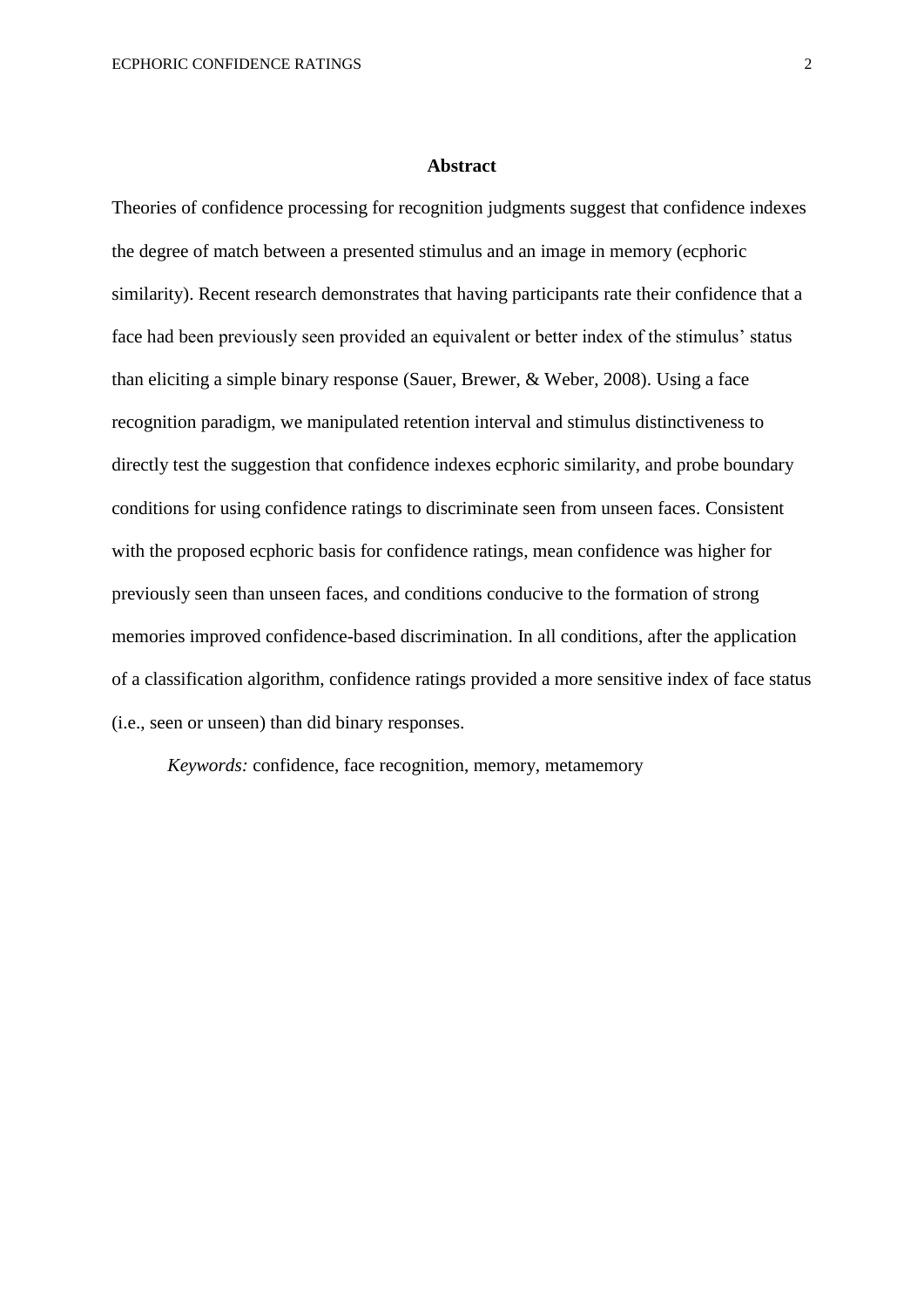# Using Ecphoric Confidence Ratings to Discriminate Seen from Unseen Faces: The Effects of Retention Interval and Distinctiveness

The drastic consequences of eyewitness identification errors raise important questions such as is it possible to directly assess a witness' memory, while avoiding non-memorial influences that contribute to errors? Optimizing indices of stimulus-memory match, though central to eyewitness identification reliability, has not been a focus for memory researchers. Thus, the effectiveness of the memory probes used to test eyewitness recognition memory has not been systematically examined. Sauer, Brewer, and Weber (2008) suggested that confidence ratings may provide a relatively direct measure of stimulus-memory match (ecphoric similarity: Tulving, 1981). Across various paradigms and stimuli, results showed that having participants rate their confidence that a face had been previously seen (i.e., 'How confident are you that you have seen this stimulus before?') provided an equivalent or better index of the stimulus' status than eliciting a simple binary response (i.e., 'Have you seen this stimulus before?'). Here we tested whether confidence ratings index ecphory, and explored two boundary conditions for using confidence ratings to discriminate previously seen from unseen faces. We also investigated mechanisms underlying the diagnostic advantage associated with 'ecphoric confidence' ratings.

Ecphoric confidence ratings are distinct from both retrospective confidence judgments and typical confidence response scales (e.g., ratings from *sure old* to *sure new*). Retrospective confidence judgments reflect assessments of decision accuracy. Similarly, typical confidence response scales include an inherent old/new decision, with scale points representing gradations of confidence in that decision. Conversely, while ecphoric confidence ratings possibly involve an implicit decision, they do not demand an old/new decision, only an assessment of the match between a stimulus and item in memory. Avoiding explicit decisions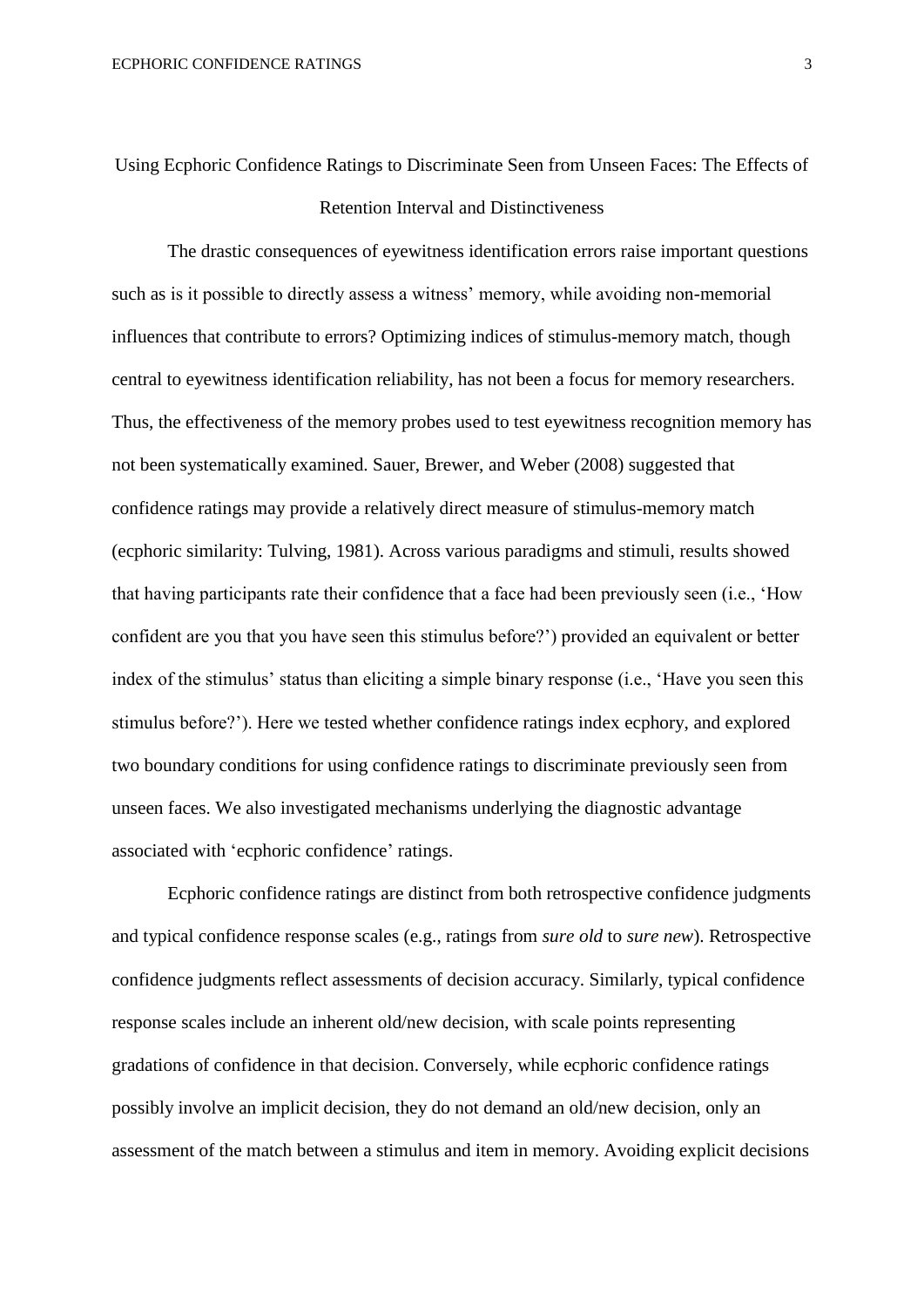may attenuate non-diagnostic influences on decision criteria, offering a more sensitive index of ecphory, and resulting in improvements in discrimination. Alternatively, more fine-grained dependent variables may simply offer more sensitive measures of recognition. To investigate the effects of scale-grain-size on discrimination we calculated 'recognition ratings' (ranging from -100 [certain new] to 100 [certain old]; cf. Tenney, MacCoun, Spellman, & Hastie, 2007) by combining binary responses with retrospective confidence ratings, and compared classification performance using these ratings to performance using ecphoric confidence and binary responses.

Using a face recognition paradigm, we investigated participants' ability to use ecphoric confidence ratings to index recognition. First, we investigated how changes in retention interval and stimulus distinctiveness affected confidence ratings given to studied and unstudied stimuli and, consequently, the level of discrimination afforded by confidence ratings. Second, we examined how these manipulations affected classification performance using ecphoric confidence and binary judgments.

Recognition memory performance declines as retention interval increases (e.g., Ebbinghaus, 1964; Schacter, 1999). We examined how delay-related declines in memory quality affect ecphoric confidence. This is important for two reasons. First, if ecphoric confidence ratings are insensitive to memory quality, they will not provide a reliable index of ecphory/recognition. Studies examining retrospective confidence ratings consistently demonstrate that retrospective confidence judgments are less sensitive than memory performance itself to a variety of manipulations (e.g., Gigerenzer, Hoffrage, & Kleinboelting, 1991; Weber & Brewer, 2004). Although retrospective and ecphoric confidence are distinct, both presumably index memory and stimulus discriminability (see Macmillan & Creelman, 1991; Van Zandt, 2000; Wixted & Mickes, 2010). Importantly, this research is the first to test whether ecphoric confidence ratings track changes in memory quality. Second, increasing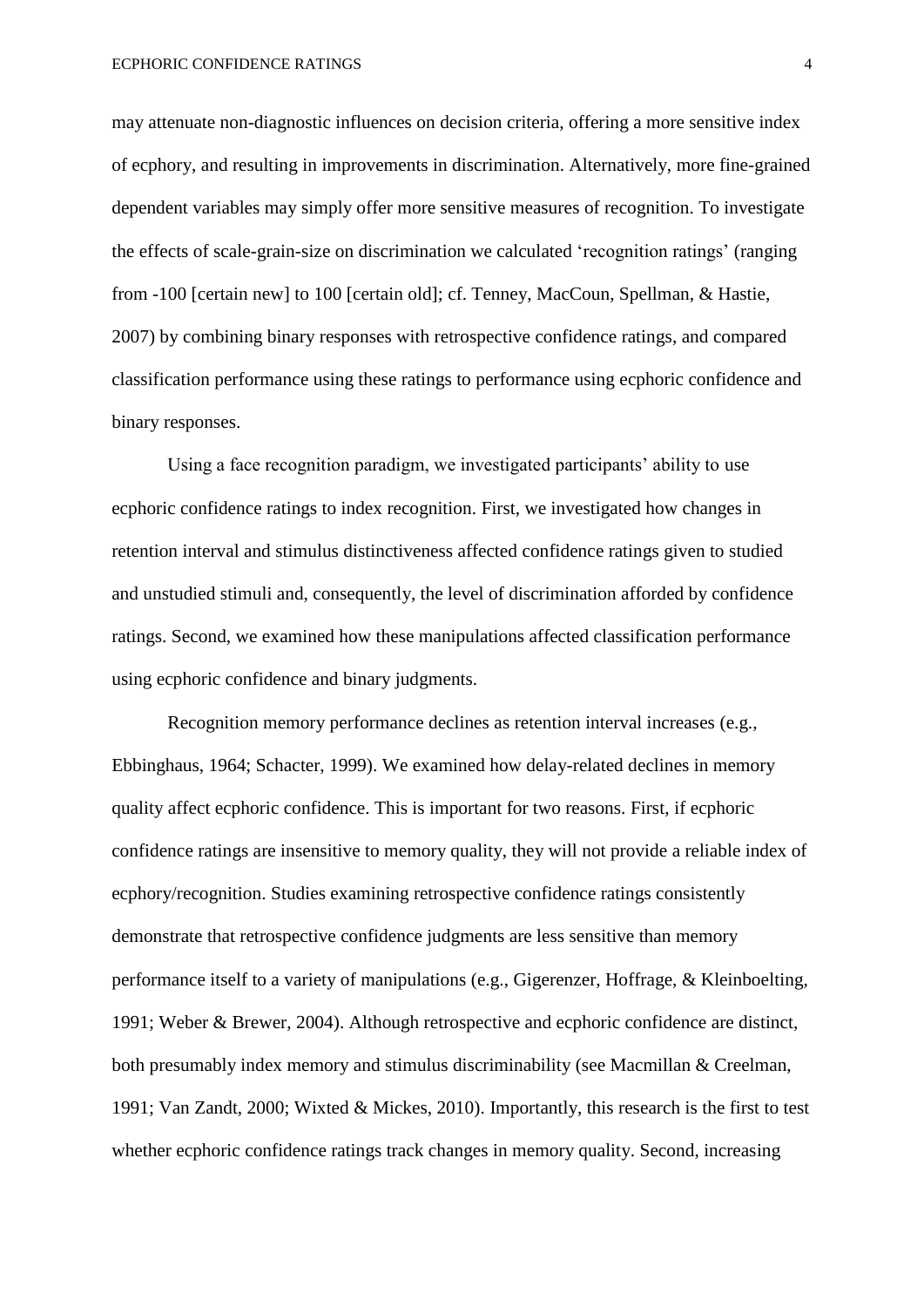delay reduces discriminability. If confidence indexes stimulus-memory match, increased delay should reduce a) confidence for old faces, b) the difference between confidence ratings for old and new faces and, consequently, c) discrimination using ecphoric confidence. Essentially, weaker memories provide an impoverished basis for comparisons supporting assessments of ecphoric similarity. Delay-induced reductions in ecphoric confidence ratings for old faces would support the theoretical claim that confidence indexes ecphory. However, low ecphoric confidence ratings may reflect newness or a paucity of evidence of oldness. If the latter influence is too extreme, the usefulness of ecphoric confidence in discriminating old from new faces will be undermined. To begin testing boundary conditions for the usefulness of confidence ratings, we compared delay-related declines in discriminability using ecphoric confidence ratings with those for a binary response comparison.

We also used distinctive and typical face stimuli. Increasing stimulus distinctiveness improves recognition memory performance (e.g., Light, Kayra-Stuart, & Hollander, 1979; Semmler & Brewer, 2006) and influences ecphoric confidence ratings (cf. Sauer, et al., 2008). Compared to typical stimuli, distinctive stimuli produce stronger and more readily accessible memory traces. This would lead to higher confidence ratings for old distinctive, compared to old typical, stimuli and lower confidence ratings for new distinctive, compared to new typical, stimuli (cf. Dodson & Schacter, 2002). Similarly, signal detection theory (Macmillan & Creelman, 1991) holds that signal strength distributions for old and new faces show less overlap for distinctive, than for typical, stimuli. We tested whether ecphoric confidence ratings tracked these changes in memory strength. While ecphoric confidence ratings may provide effective classification for distinctive stimuli (even after a delay; Shepherd, Gibling, & Ellis, 1991), combining reduced memory quality due to increased delay with reduced discriminability for typical stimuli may undermine discrimination using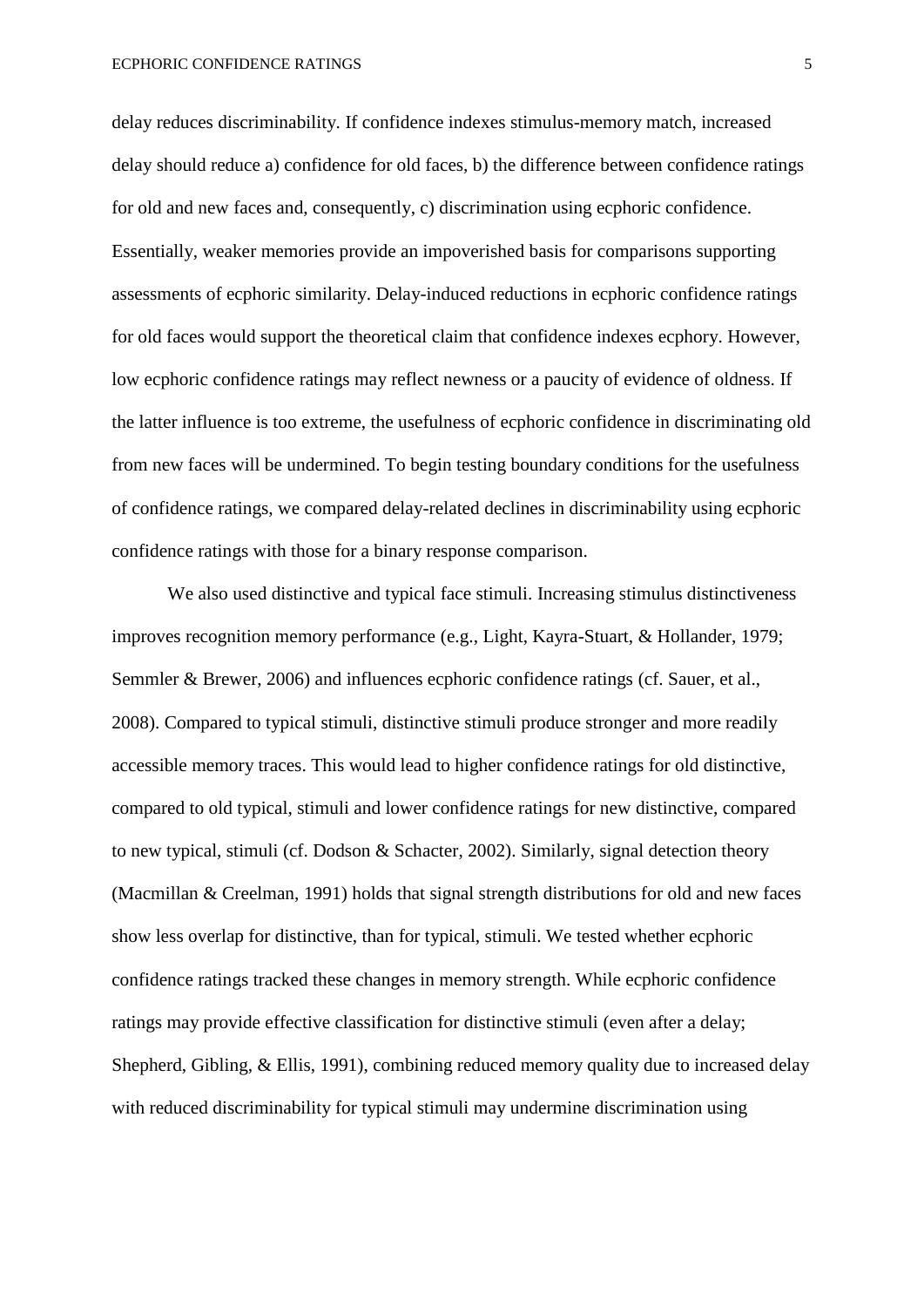ecphoric confidence ratings. We tested whether such effects on ecphoric confidence ratings exceeded those for a binary response comparison.

In sum, we addressed three questions. First, did variations in memory quality affect discrimination using ecphoric confidence ratings? We answered this question by examining the effects of our manipulations on a) mean ecphoric confidence ratings for studied (old) versus unstudied (new) faces, and b) measures of calibration and resolution. Given the proposed memorial basis for ecphoric confidence ratings, we expected delay-induced reductions in memory quality to reduce mean confidence for old faces and, consequently, discrimination. Based on previous research, we expected higher (lower) mean confidence for old (new) distinctive stimuli than for old (new) typical stimuli. Second, when memory quality was reduced, did classification performance using ecphoric confidence remain superior, or at least equivalent, to that for binary responses? We expected reduced memory quality to reduce discrimination using ecphoric confidence. However, how this would affect classification performance was unclear. We assessed classification performance using measures of discrimination  $(d')$  and criterion placement<sup>1</sup> (*c*). Finally, we compared classification performance using ecphoric confidence and recognition ratings to investigate the contribution of scale-grain-size to the benefits associated with use of ecphoric confidence ratings (cf. binary responses).

#### **Method**

### **Participants**

Ninety-six (68 male) undergraduate students, aged 16 to 63 ( $M = 26$ ,  $SD = 11$ ), participated.

### **Design**

We used a 3 (retention interval: immediate test, 1 week delay, 2 weeks delay)  $\times$  2 (response type: binary response, confidence)  $\times$  2 (distinctiveness: distinctive, typical)  $\times$  2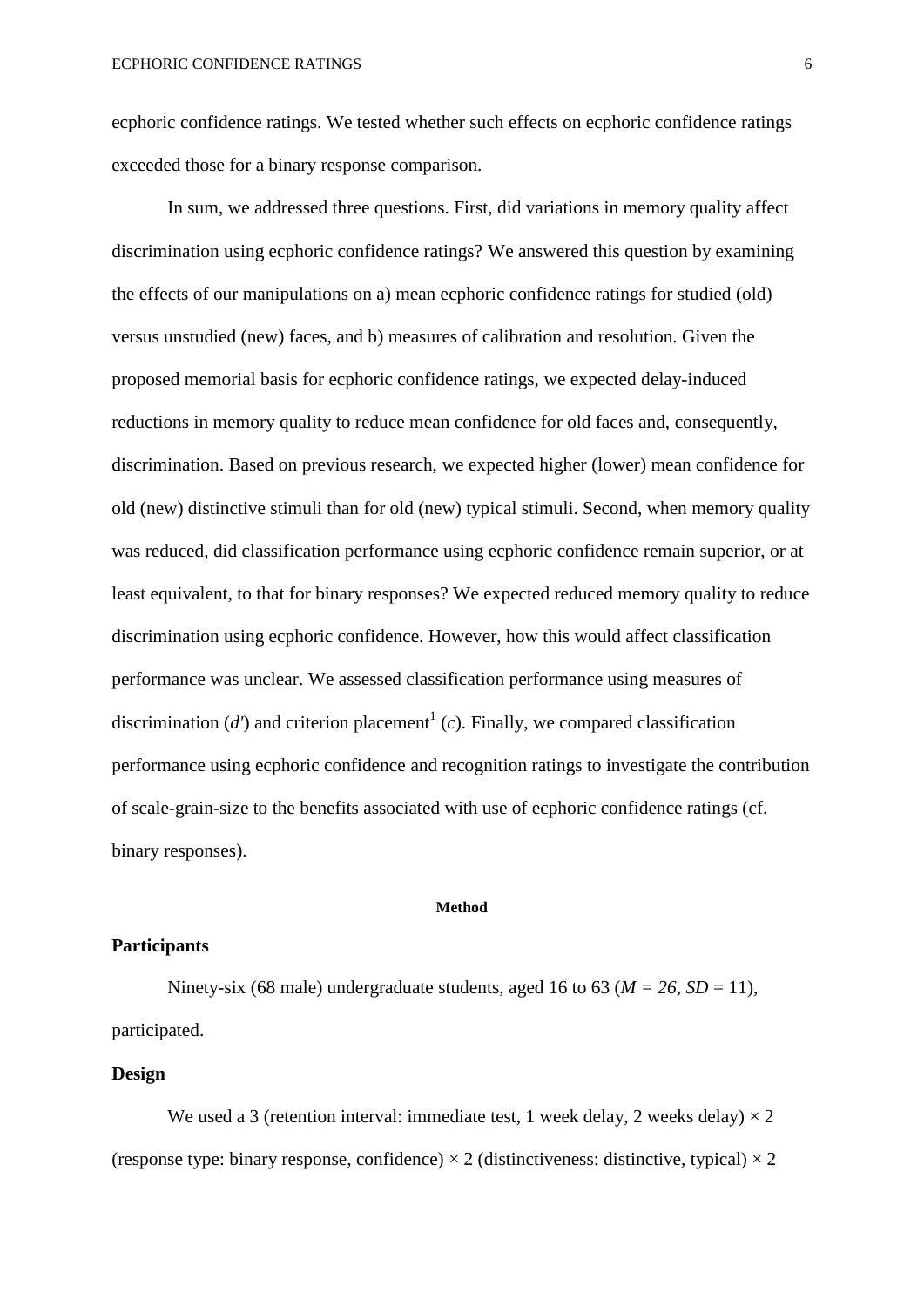(face status: old, new) mixed design. Participants were randomly allocated to one of the six cells created by crossing retention interval with response type. Face status and distinctiveness were varied within-subjects. Participants viewed equal numbers of distinctive and typical faces, with half of each old at test.

#### **Stimuli**

We used the 96 color photographs of faces used by Sauer et al. (2008, Expt 1). Photographs showed male and female individuals of Caucasian descent, ranging in age from young- to elderly-adults. Photographs were obtained from databases at Flinders University and the University of Stirling, and the AR Face Database (Martinez & Benavente, 1998). Photographs displayed the head and neck of the individual. At study and test, photographs were displayed on 19 inch monitors at a size of 200 x 200 pixels, with a resolution of 1024 x 768 pixels.

Photographs were previously sorted according to distinctiveness. Semmler and Brewer (2006) had 34 participants rate faces on a 7-point distinctiveness scale (1 = *typical*; 7 = *distinctive*). Photographs were divided into three categories (distinctive, moderate and typical) according to mean distinctiveness ratings. We selected faces from only the distinctive and typical categories. Mean distinctiveness ratings for distinctive male and female faces were  $M = 4.59$  (*SD* = 0.53) and  $M = 4.28$  (*SD* = 0.50), respectively. For male and female typical faces the mean distinctive ratings were  $M = 2.82$  (*SD* = 0.25) and  $M = 2.73$  (*SD* = 0.23).

### **Procedure**

Participants were tested individually. Computers presented instructions and stimuli, and recorded responses. Participants completed a study phase and 3 minute filler task then, immediately or following a delay, a test phase. The study phase presented a series of 48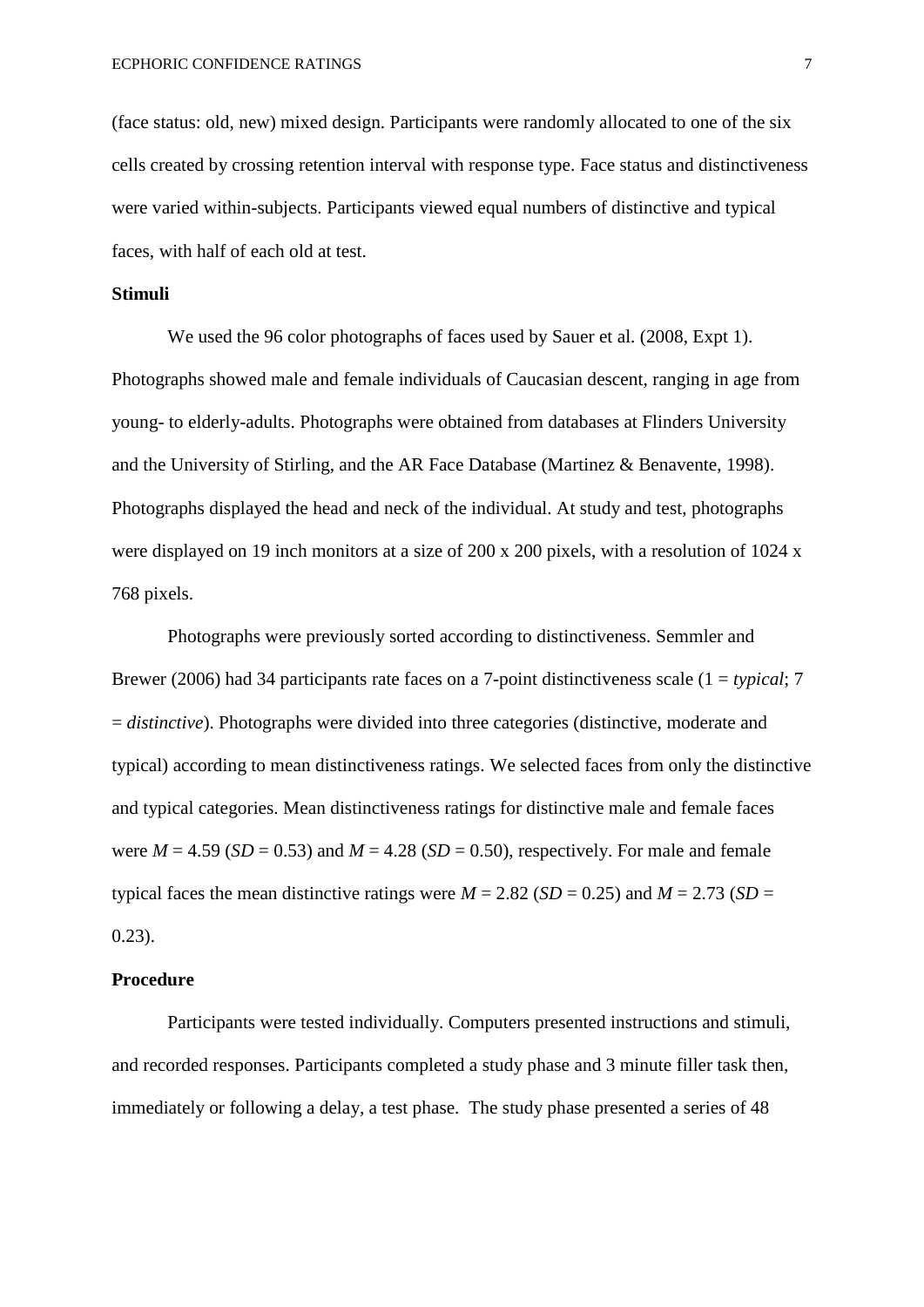photographs for 500 ms each, with an inter-stimulus interval of 500 ms. Participants were asked to attend closely to the photographs as they would be questioned on them later.

The test phase included 96 trials. Each trial required participants to respond to a single face. Binary response condition participants indicated whether or not each face was presented earlier by clicking a 'Yes' or 'No' button. After each response, participants rated their confidence in the accuracy of their decision (from 0% to 100% with decile response options). Participants in the confidence condition rated their confidence, from 0% to 100% (with decile response options) that each face was presented earlier. Participants were not given any other instructions (or verbal anchors) for interpreting the confidence scale.

#### **Results**

Effect sizes were measured using Cohen's *f*. Cut–off values for small, medium and large effects are 0.10, 0.25 and 0.40, respectively. Analyses comparing the immediate testing condition with each of the delayed conditions produced similar patterns of results<sup>2</sup> so we collapsed delay condition.

### **Ecphoric confidence ratings, calibration, and discrimination**

We tested old-new confidence difference using a 2 (retention interval: immediate, delayed test)  $\times$  2 (distinctiveness: distinctive, typical)  $\times$  2 (face status: old, new) mixed ANOVA (see Tables 1 and 2 for descriptive and inferential statistics, respectively). The significant main effect of face status indicated higher mean confidence for old than new faces. The significant Face Status  $\times$  Retention Interval interaction revealed that this difference decreased as retention interval increased. The significant Face Status  $\times$ Distinctiveness interaction showed a stronger effect of face status for distinctive than for typical faces.

These effects must be interpreted alongside the small but significant Face Status  $\times$ Distinctiveness  $\times$  Retention Interval interaction. Simple effects analyses revealed a moderate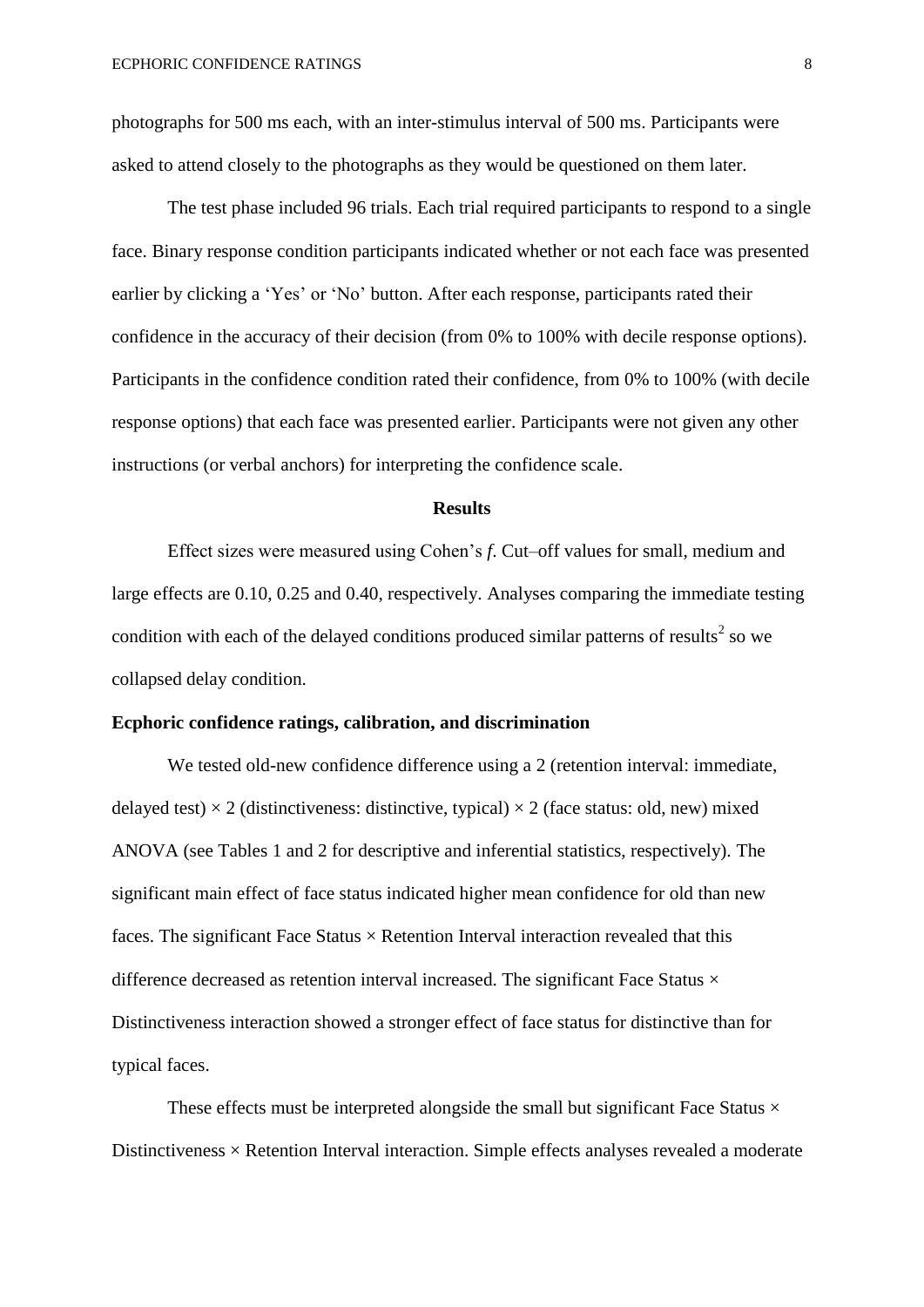Face Status  $\times$  Retention Interval interaction for distinctive faces,  $F(1, 46) = 24.52$ ,  $p = .00$ ,  $f =$ 0.35. As retention interval increased, the difference in mean confidence ratings for old and new distinctive faces decreased. As expected, after a delay, confidence ratings for old distinctive faces decreased. Further, confidence ratings for new distinctive faces increased. However, the interaction for typical faces was small and non-significant (after a Bonferronicorrection),  $F(1, 46) = 4.52$ ,  $p = .04$ ,  $f = 0.12$ . Contrary to expectations, increased delay did not affect confidence ratings for typical faces. Perhaps ecphoric confidence ratings are insensitive to changes in memory quality. Alternatively, they may offer a robust index of stimulus discriminability. Analyses of *d'*, reported below, suggest the latter.

We plotted calibration curves (e.g., Weber & Brewer, 2003) to further investigate the effects of varied retention interval and distinctiveness on the utility of confidence ratings in discriminating old from new faces (see Figure 1). Confidence data were collapsed from the eleven initial confidence categories to five weighted categories (i.e., 0-20, 30-40, 50-60, 70- 80 and 90-100% confidence), providing a more stable representation of the relationship. The calibration functions reveal, in all conditions, a generally linear, positive relationship between the level of confidence expressed and the probability that a face had been seen before. For typical faces, this relationship is most evident in the upper half of the confidence scale (consistent with previous research demonstrating that individuals are better at discriminating degrees of 'oldness' than degrees of 'newness'; e.g., Weber & Brewer, 2004).

The adjusted normalized resolution index (*ANRI*; see Table 3) ranges from 0 (no discrimination) to 1 (perfect discrimination), measuring the extent to which confidence discriminated old from new faces. In all conditions, *ANRI* statistics were significantly greater than zero. Thus, confidence discriminated old from new faces. A  $2 \times 2$  mixed ANOVA on the within-subjects *ANRI* statistics (Table 4) revealed results consistent with those for mean confidence. The significant main effect of retention interval showed decreased resolution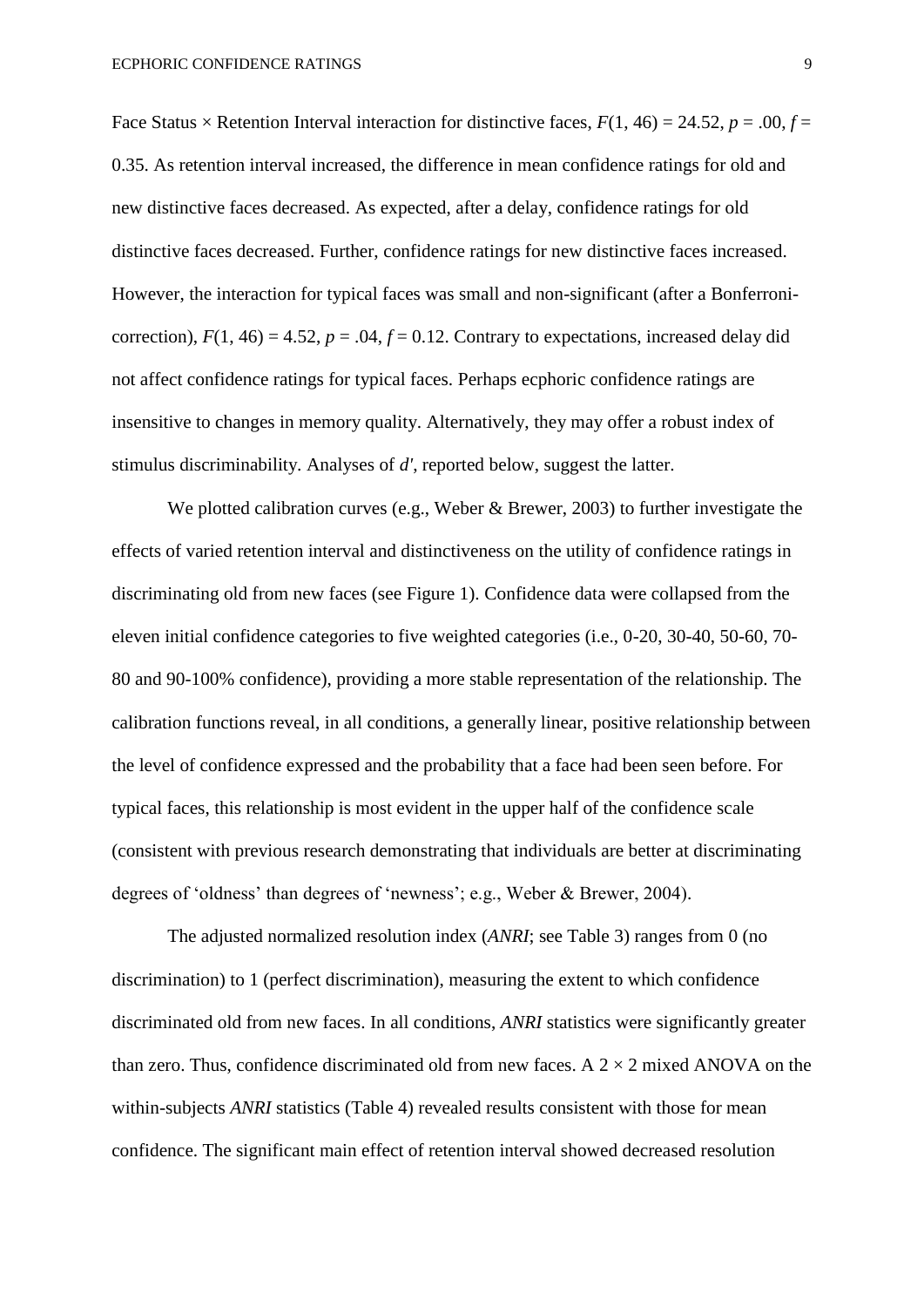with increased delay. However, the Distinctiveness  $\times$  Retention Interval interaction revealed that this reduction was significant for distinctive,  $t(46) = 5.25$ ,  $p = .00$ ,  $f = 0.77$ , but not typical faces,  $t(46) = 1.20$ ,  $p = .24$ ,  $f = 0.18$ . The significant main effect of distinctiveness indicated superior resolution for distinctive compared to typical stimuli.

These findings support previous research suggesting that confidence ratings index recognition (Mickes, Wixted, & Wais, 2007; Ratcliff & Starns, 2009; Sauer, et al., 2008). The *ANRI* statistics confirm that confidence discriminates studied from unstudied faces, but the level of discrimination varies according to memory quality.

#### **Classification performance: Discrimination and bias**

Next we investigated a) whether, after the application of a classification criterion, confidence ratings could be used to reliably separate studied from unstudied stimuli, b) how variations in retention interval and stimulus distinctiveness affected classification performance, and c) how these effects compared to effects on binary response classifications. As per Sauer et al. (2008, Expt 1), for each participant we determined the confidence criterion that maximized overall accuracy. The criterion was then applied to classify the confidence ratings in each condition as indicative of an old or new stimulus. Stimuli producing confidence ratings equaling or exceeding this criterion were classified as 'Old'; those producing ratings falling below the criterion were classified as 'New'. Thus, we were able to compute measures of discriminability (or *sensitivity)* (*d'*) and criterion placement (*c*) for each participant, and for each condition (see Table 5). Criteria were derived from participants' data, not designated by the experimenters. We sought to maximize the diagnostic value of participants' memorial information. Thus, separate criteria were calculated for distinctive (*M*  $= 51.48$ , *SD* = 20.68) and typical (*M* = 54.79, *SD* = 21.83) face trials for each participant<sup>3</sup>. Using the same process we classified faces based on recognition ratings (i.e., binary recognition plus retrospective confidence), with separate criteria for distinctive ( $M = -15.58$ ,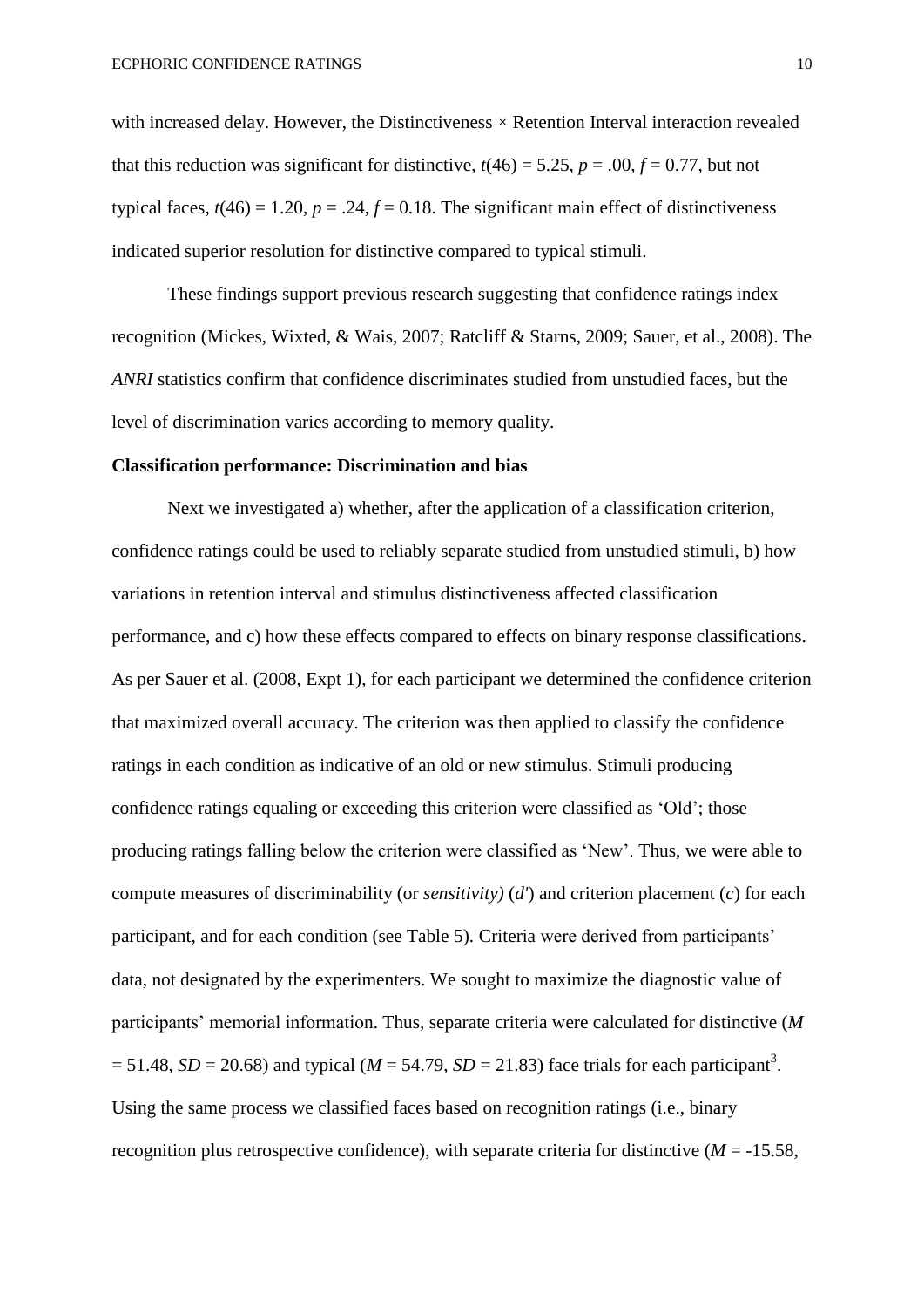$SD = 48.97$ ) and typical ( $M = -17.50$ ,  $SD = 47.58$ ) faces. Descriptive statistics are included in Table 5.

Changes in *d'* were assessed using a 2 (retention interval: immediate, delayed test)  $\times$  2 (distinctiveness: distinctive, typical)  $\times$  2 (response type: confidence, binary response) mixed ANOVA (Table 6), with distinctiveness as the within-subjects variable. Large main effects of retention interval and distinctiveness revealed greater discrimination in the immediate than the delayed test condition, and for distinctive compared to typical stimuli. Importantly, the moderate response type main effect indicated superior classification performance for the confidence condition, compared to the binary response condition. No interactions involving response type were significant. These findings have three implications. First, consistent with the assumption that confidence ratings and binary responses share an evidential basis, manipulations that affected binary responses also affected confidence-based classifications. Second, compared to binary responses, confidence ratings allowed consistently superior classification performance. Third, given no evidence of a significant effect of retention interval on confidence for typical old stimuli, and no significant interactions with response type on *d'*, we have no reason to doubt that the superiority of the confidence ratings (evidenced by the significant main effect) is robust to these factors that impair discriminability.

An identical  $2 \times 2 \times 2$  mixed ANOVA on *c* (Table 6) revealed a small but significant main effect of retention interval; after a delay, participants (and the classification algorithm) were less likely to classify a test stimulus as 'Old' (see Footnote 2). Together with the discriminability results, this finding precluded the possibility that improved performance using the confidence procedure, compared with the binary response condition, simply reflects a more/less conservative classification method. Effects of retention interval on classification criteria placement did not interact with response type.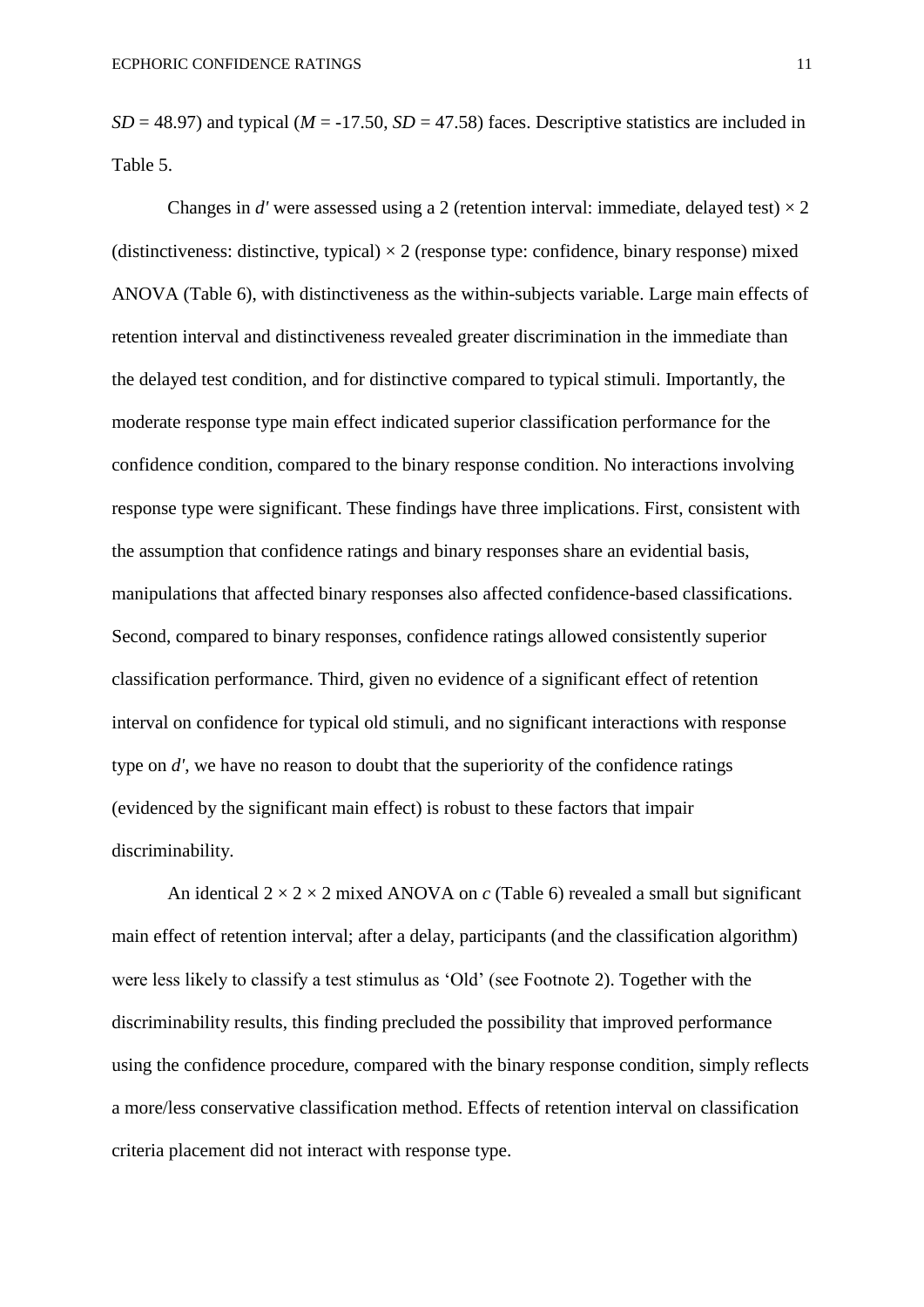To test if the improved classification demonstrated above reflected a more finegrained dependent measure, we ran 2 (response type: binary, recognition rating)  $\times$  2 (retention interval: immediate, delayed test)  $\times$  2 (distinctiveness: distinctive, typical) mixed ANOVAs on *d'* and *c*, with retention interval as the between-subjects variable (Table 7). A significant main effect of response type on *d'* indicated superior discrimination using recognition ratings. Thus, a more fine-grained scale improved discrimination. The Response Type × Distinctiveness interaction revealed a moderate effect for typical faces, but only a small effect for distinctive faces. The small Response Type × Distinctiveness interaction on *c* indicated a more conservative criterion for binary response classifications (cf. classification based on recognition ratings), for typical, but not distinctive faces.

However, 2 (response type: confidence, recognition rating)  $\times$  2 (retention interval: immediate, delayed test)  $\times$  2 (distinctiveness: distinctive, typical) mixed ANOVAs, with distinctiveness as the within-subjects variable, on *d'* and *c* (Table 8) revealed a significant main effect of response type on *d'* - indicating superior discrimination using ecphoric confidence ratings - with no significant interactions involving response type. No significant effects on *c* were observed. Thus, the superiority of ecphoric confidence ratings over recognition responses persists for fine-grained recognition responses.

### **Summary**

First, ecphoric confidence ratings were significantly higher for old than new faces. This difference was greater in conditions where the evidential basis for confidence was stronger. These findings suggest confidence indexes ecphory. However, confidence for old typical faces showed no decline after a delay. Second, calibration curves and *ANRI* statistics demonstrate that confidence discriminated previously seen from unseen faces in all conditions. Finally, analyses of classification performance indicated superior discrimination for the confidence procedure in all comparisons, with no evidence of a difference in response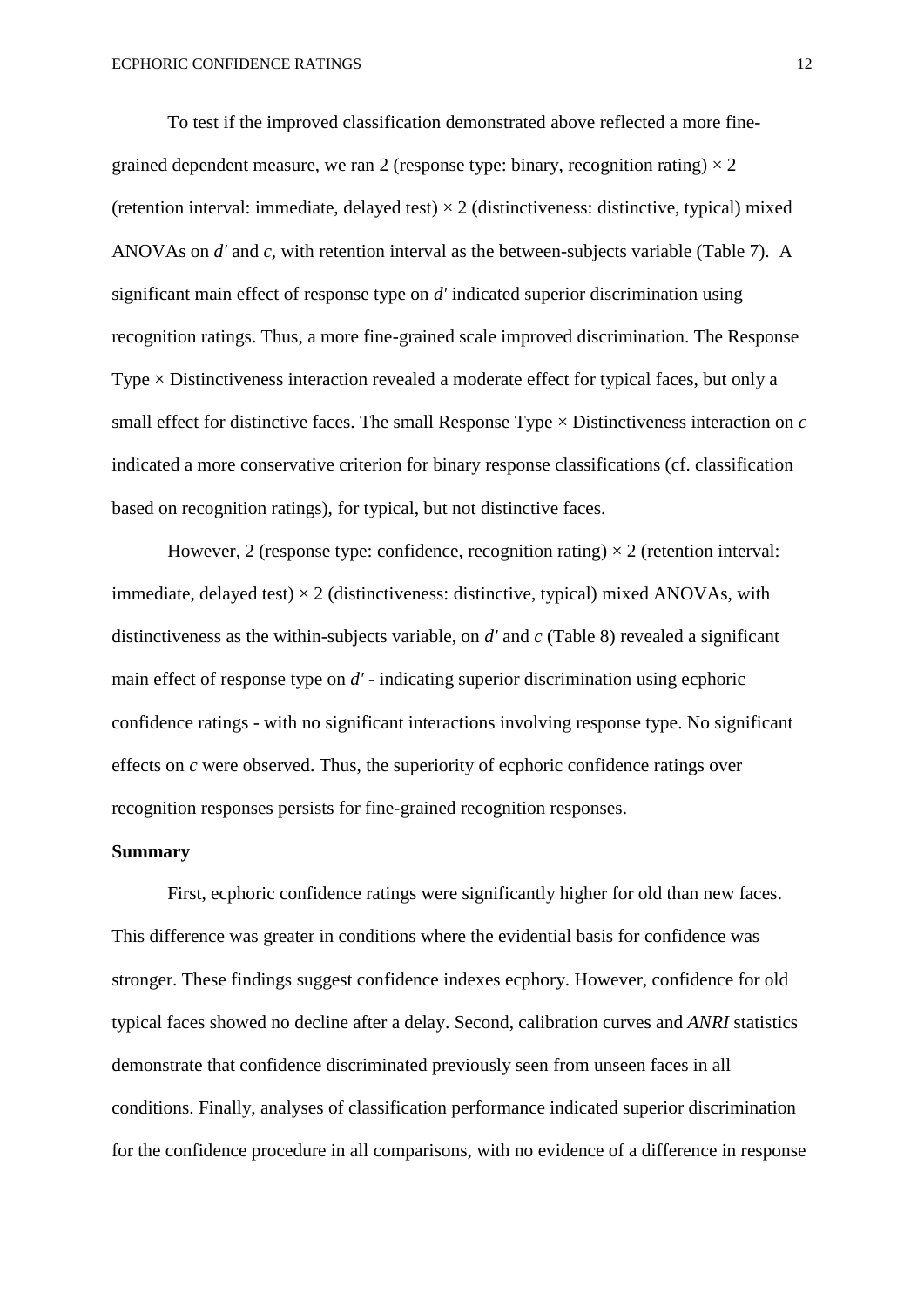bias (or in the effects of our manipulations on response bias) between the confidence and binary response conditions, or between ecphoric confidence and recognition ratings.

#### **Discussion**

Our findings generally support a memorial basis for ecphoric confidence. Across conditions, mean confidence was higher for old, than for new faces. Further, conditions producing stronger memories generally led to increased confidence for old faces, and increased resolution. Confidence ratings for old typical faces showed no effect of delayed testing. Thus, ecphoric confidence may sometimes be insensitive to changes in memory quality. However, analyses of *d'* demonstrated that ecphoric confidence ratings were more robust than binary responses to factors that impaired discriminability. This advantage was not reduced by increasing delay.

Using more fine-grained measures improves discrimination. However, classification performance using ecphoric confidence ratings exceeded performance using recognition ratings (potentially because recognition ratings incorporate retrospective confidence which is vulnerable to non-diagnostic influences). Thus, the superiority of the confidence procedure over binary responses cannot be accounted for by the grain size of the response scale. This advantage suggests a more sensitive index of ecphory.

Encouragingly, although retention interval and distinctiveness affected ecphoric confidence and resolution, calibration curves and *ANRI* statistics indicated a) monotonic, positive relationships between ecphoric confidence and the probability that a face had been previously viewed, and b) that ecphoric confidence discriminated seen from unseen faces, in all conditions. Further, after applying classification criteria, discriminability using the confidence procedure exceeded that for binary responses in all conditions. This result was not attributable to differences in response bias. These findings have significant theoretical and, potentially, practical implications.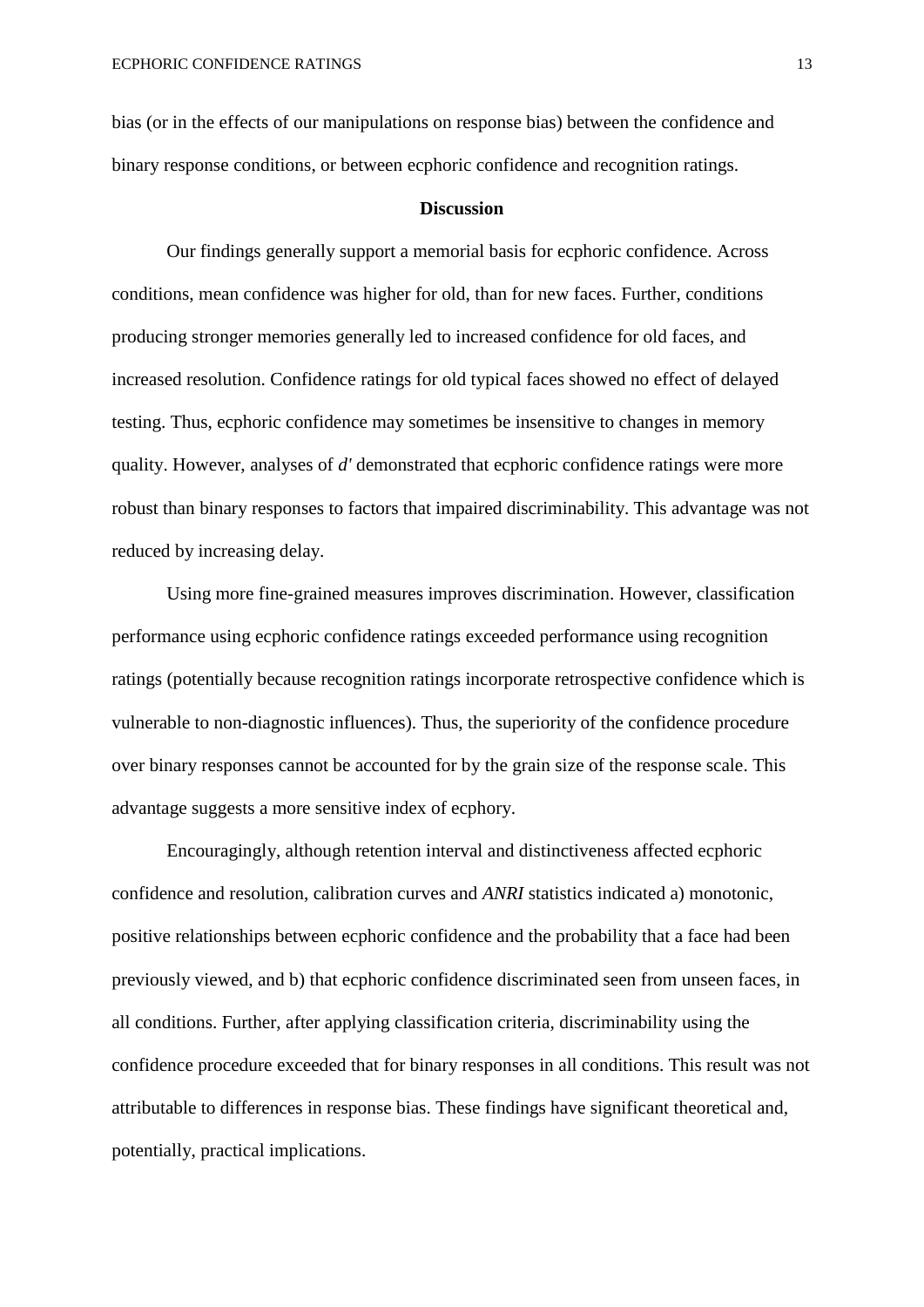Manipulating memory strength exerted similar effects on performance for both classification procedures. This supports previous research demonstrating that ecphoric confidence ratings a) index the evidential basis for recognition decisions, and b) can reliably discriminate between complex stimuli participants do and do not recognize (Koriat, 1993; Mickes, et al., 2007; Sauer, et al., 2008). The consistently superior classification performance using the confidence procedure (and the improvements associated with using recognition ratings) indicates that participants providing binary responses are not making optimal use of the evidence available to them. Thus, procedures that do not require overt decisions may avoid errors encountered when participants control the placement of their decision criteria.

Sub-optimal placement of decision criteria can have serious consequences in applied settings. This is particularly pertinent for the eyewitness identification task, which presents numerous barriers to optimum criterion placement. When viewing a lineup, witnesses often assume they are *expected* to pick someone (see Wells & Olson, 2003, for a review). Combined with stimulus ambiguity, this perceived pressure to pick may lead witnesses to lower their decision criteria, increasing the risk of false identification (Wells, 1993). Alternatively, witnesses aware of the potential consequences of false identifications may set overly conservative criteria, and fail to identify a culprit who is present in the lineup. When testing witness memory, probes should allow access to the information that best discriminates studied from unstudied stimuli. The present results demonstrate that binary recognition decisions are not the best test for this purpose. Procedures capable of ameliorating the effects of criterion placement and/or providing a more sensitive index of recognition would be of considerable practical value. Sauer et al. (2008) demonstrated that ecphoric confidence ratings discriminate target from foil stimuli in lineup tasks. However, the treatment of this type of evidence by the courts requires further investigation.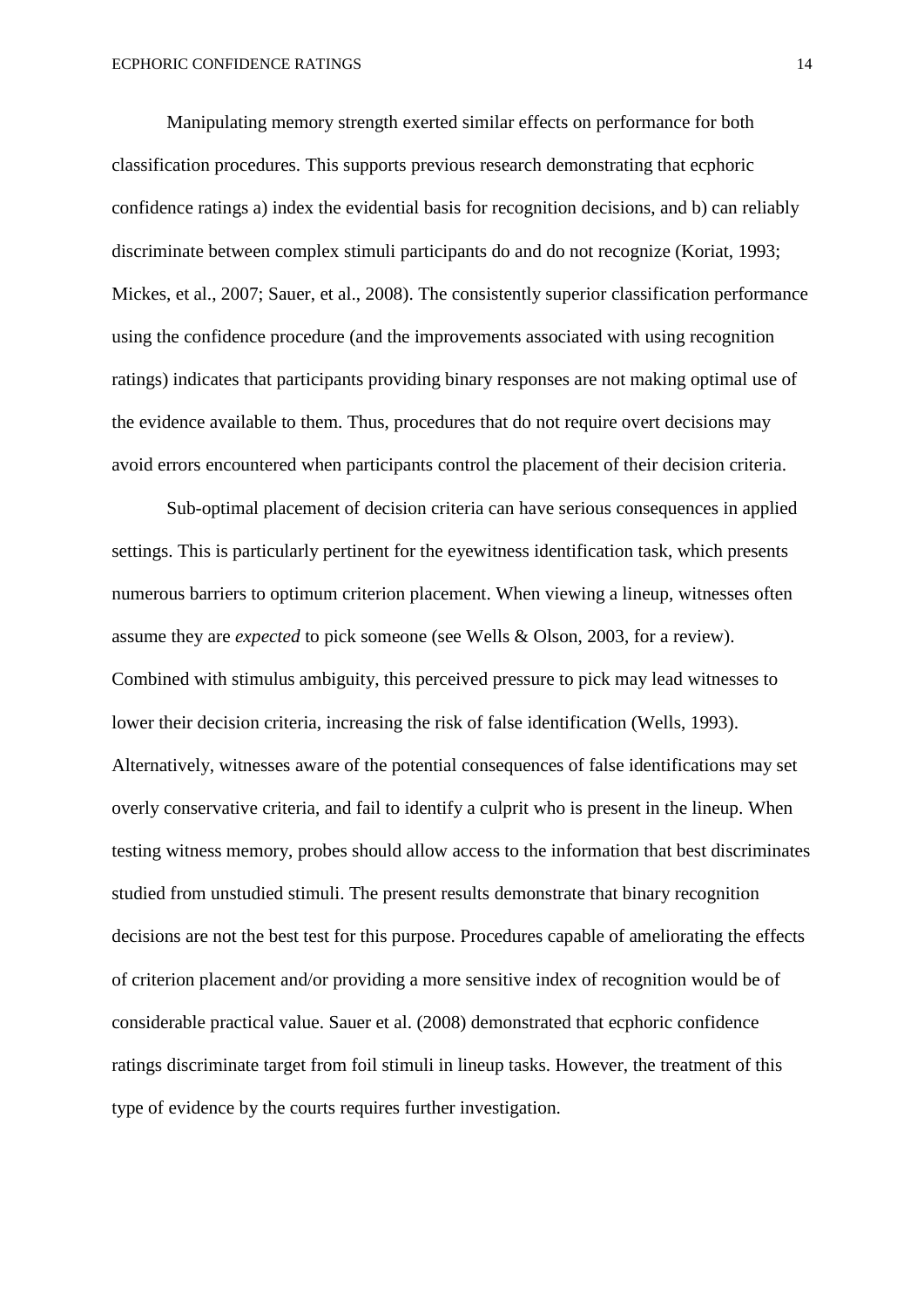In sum, ecphoric confidence ratings discriminate studied from unstudied faces, and can be used to reliably classify faces as previously studied or unstudied, even when memory quality is reduced. The similar effects of our memory manipulations on confidence-based and binary response classification suggest that confidence accesses the evidential basis for recognition memory decisions. Finally, the improved performance associated with the confidence procedure, when compared to the binary response group, suggests that the confidence procedure may attenuate non-memorial influences on recognition memory decisions and allow more direct access to the evidence upon which recognition decisions are based.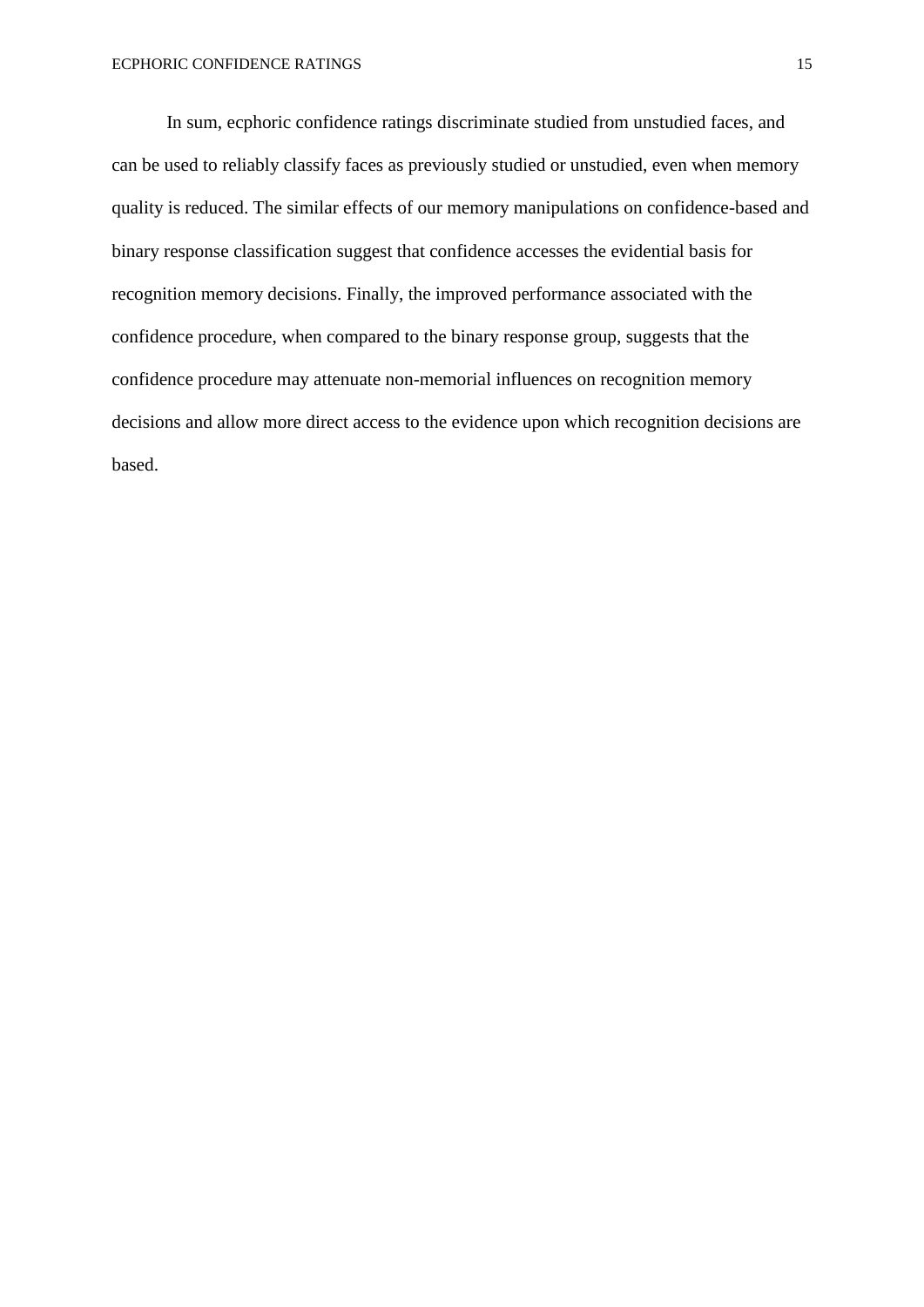#### **References**

- Dodson, C. S., & Schacter, D. L. (2002). When false recognition meets metacognition: The distinctiveness heuristic. *Journal of Memory and Language, 46*, 782-803. DOI: 10.1006/jmla.2001.2822.
- Ebbinghaus, H. (1964). *Memory: A contribution to experimental psychology*. New York: Dover. (Original work published 1895).
- Gigerenzer, G., Hoffrage, U., & Kleinboelting, H. (1991). Probabilistic mental models: A Brunswikian theory of confidence. *Psychological Review, 98*, 506-528.
- Koriat, A. (1993). How do we know that we know? The accessibility model of the feeling of knowing. *Psychological Review, 100*, 609-639.
- Light, L. L., Kayra-Stuart, F., & Hollander, S. (1979). Recognition memory for typical and unusual faces. *Journal of Experimental Psychology: Human Learning and Memory, 5*, 212-228.
- Macmillan, N. A., & Creelman, C. D. (1991). *Detection theory: A user's guide.* New York: Cambridge University Press.
- Martinez, A. M., & Benavente, R. (1998). The AR Face Database. Barcelona, Spain: Computer Vision Center, Universitat Autonoma de Barcelona.
- Mickes, L., Wixted, J. T., & Wais, P. E. (2007). A direct test of the unequal-variance signal detection model of recognition memory. *Psychonomic Bulletin & Review, 14*, 858- 865.
- Ratcliff, R., & Starns, J. J. (2009). Modeling confidence and response time in recognition memory. *Psychological Review, 116*, 59-83. DOI: 10.1037/a0014086.
- Sauer, J. D., Brewer, N., & Weber, N. (2008). Multiple confidence estimates as indices of eyewitness memory. *Journal of Experimental Psychology: General, 137*, 528-547.

Schacter, D. L. (1999). The seven sins of memory. *American Psychologist, 54*, 182-203.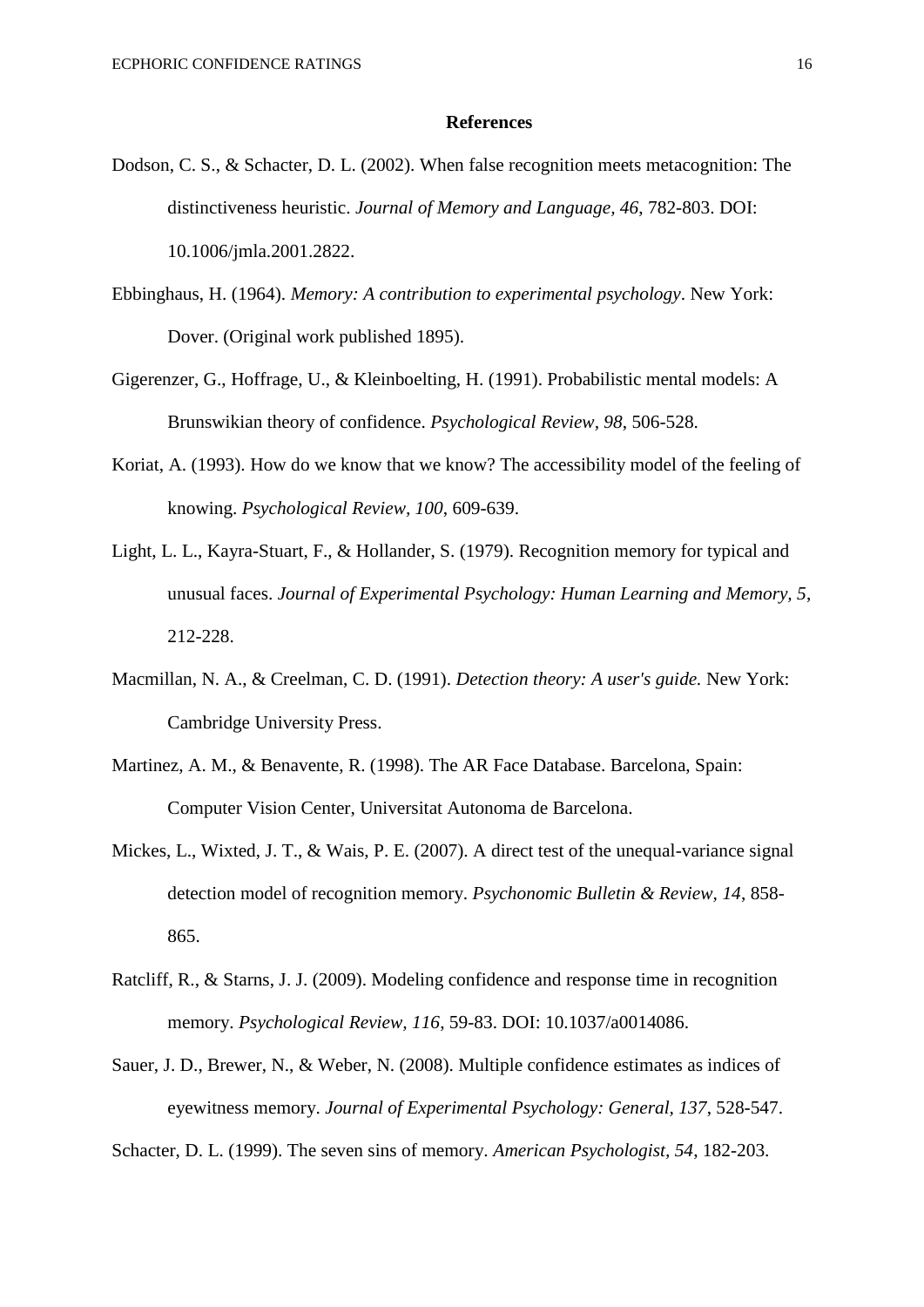- Semmler, C., & Brewer, N. (2006). Postidentification feedback effects on face recognition confidence: Evidence for metacognitive influences. *Applied Cognitive Psychology, 20*, 895-916.
- Shepherd, J. W., Gibling, F., & Ellis, H. D. (1991). The effects of distinctiveness, presentation time and delay in face recognition. *European Journal of Cognitive Psychology, 3*, 137-145.
- Tenney, E. R., MacCoun, R. J., Spellman, B. A., & Hastie, R. (2007). Calibration trumps confidence as a basis for witness credibility. *Psychological Science, 18*, 46-50.
- Tulving, E. (1981). Similarity relations in recognition. *Journal of Verbal Learning & Verbal Behavior, 20*, 479-496.
- Van Zandt, T. (2000). ROC curves and confidence judgments in recognition memory. *Journal of Experimental Psychology: Learning, Memory, and Cognition, 26*, 582-600.
- Weber, N., & Brewer, N. (2003). The effect of judgment type and confidence scale on confidence-accuracy calibration in face recognition. *Journal of Applied Psychology, 88*, 490-499.
- Weber, N., & Brewer, N. (2004). Confidence-accuracy calibration in absolute and relative face recognition judgements. *Journal of Experimental Psychology: Applied, 10*, 156- 172.
- Wells, G. L. (1993). What do we know about eyewitness identification? *American Psychologist, 48*, 553-571.
- Wells, G. L., & Olson, E. A. (2003). Eyewitness testimony. *Annual Review of Psychology, 54*, 274-295.
- Wixted, J. T., & Mickes, L. (2010). A continuous dual-process model of remember/know judgments. *Psychological Review, 117*, 1025-1054. DOI: 10.1037/a0020874.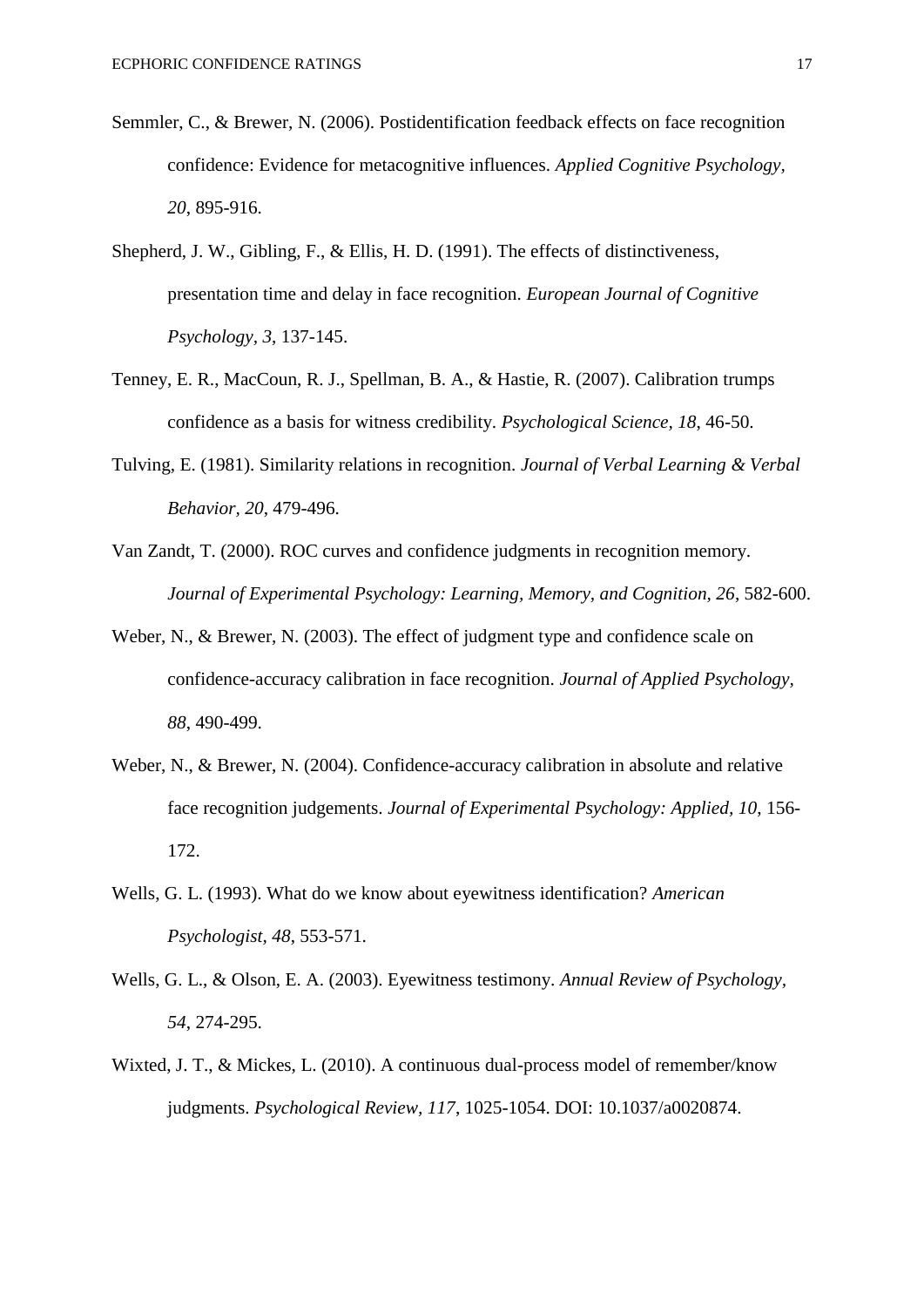#### **Footnotes**

<sup>1</sup> Here *c* has an atypical interpretation. As confidence condition participants did not make old/new responses, *c* does not index participants' criterion placement. Rather, it indexes the placement of the optimal criterion identified by the classification algorithm.

<sup>2</sup> The effect of retention interval on  $c$  was significant when immediate testing was compared to the short, but not long, delay condition. No other differences were significant.

 $3$  The only difference resulting from the use of single criterion was the emergence of a small  $(f = 0.22)$  main effect of response type on *c*. Optimal criteria for confidence-based classifications were more conservative than participants' binary response criteria.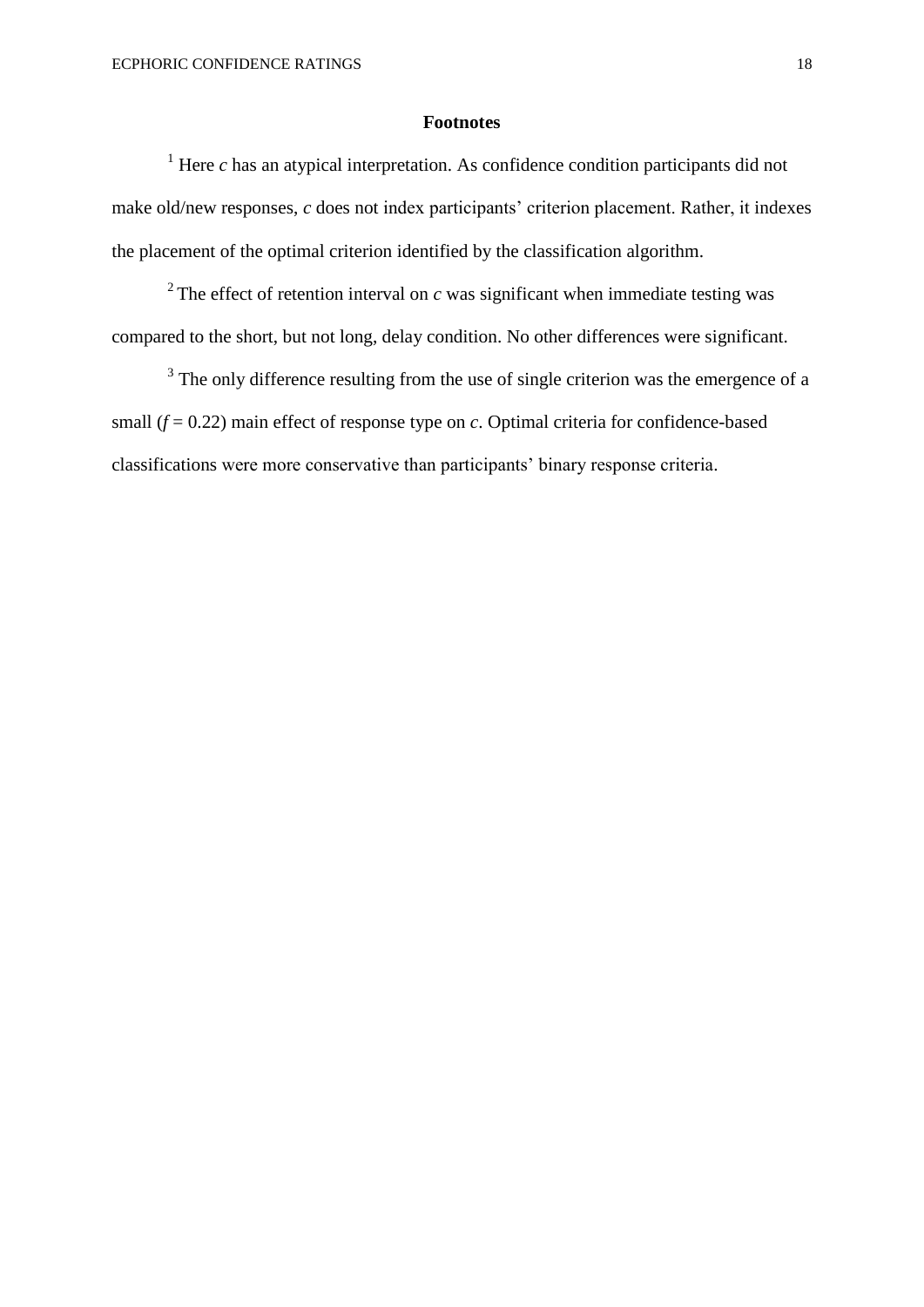*Mean, SD, and 95% Confidence Interval (CI) Statistics for Confidence According to*

| <b>Retention Interval</b> |              |  |  |  |  |
|---------------------------|--------------|--|--|--|--|
| <b>Immediate Test</b>     | Delayed Test |  |  |  |  |
|                           |              |  |  |  |  |
|                           |              |  |  |  |  |
| .56                       | .46          |  |  |  |  |
| .11                       | .14          |  |  |  |  |
| $.50 - .62$               | $.41 - .51$  |  |  |  |  |
|                           |              |  |  |  |  |
| .23                       | .30          |  |  |  |  |
| .09                       | .11          |  |  |  |  |
| $.18 - .28$               | $.26 - .34$  |  |  |  |  |
|                           |              |  |  |  |  |
| .40                       | .38          |  |  |  |  |
| .08                       | .12          |  |  |  |  |
| $.36 - .44$               | $.34 - .42$  |  |  |  |  |
|                           |              |  |  |  |  |
|                           |              |  |  |  |  |
| .46                       | .42          |  |  |  |  |
| .11                       | .12          |  |  |  |  |
| $.40 - .51$               | $.38 - .46$  |  |  |  |  |
|                           |              |  |  |  |  |
| .33                       | .35          |  |  |  |  |
|                           |              |  |  |  |  |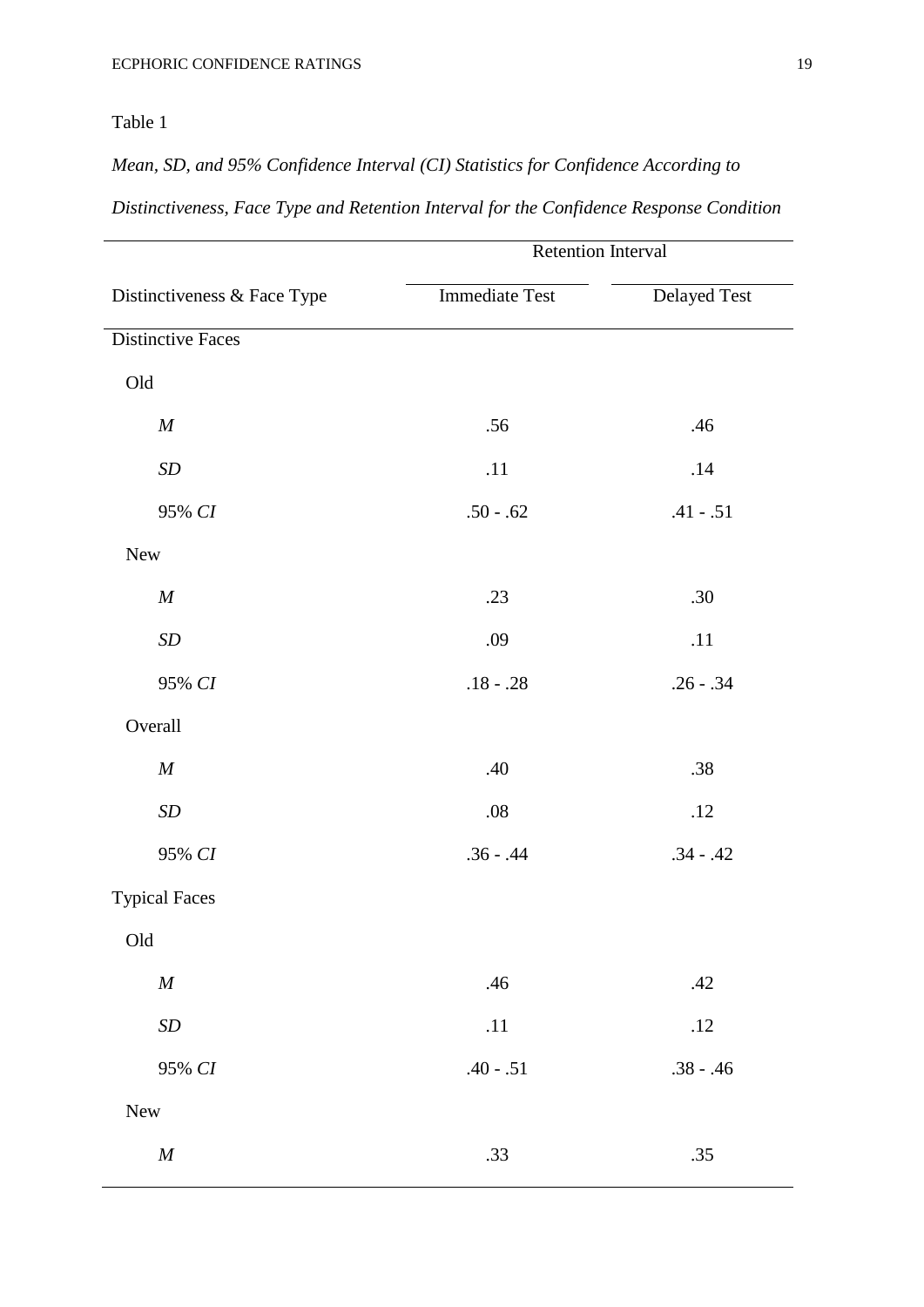| $\cal SD$          | .11         | .11         |
|--------------------|-------------|-------------|
| 95% CI             | $.27 - .39$ | $.31 - .39$ |
| Overall            |             |             |
| $\cal M$           | .40         | .39         |
| $\cal SD$          | $.10\,$     | .11         |
| 95% CI             | $.34 - .45$ | $.35 - .43$ |
| Overall            |             |             |
| $\mathop{\rm Old}$ |             |             |
| $\cal M$           | .51         | .44         |
| $\cal SD$          | $.10\,$     | $.12$       |
| 95% CI             | $.46 - .56$ | $.40 - .48$ |
| New                |             |             |
| $\boldsymbol{M}$   | .28         | .33         |
| $\cal SD$          | .09         | $.10\,$     |
| 95% CI             | $.18 - .28$ | $.26 - .34$ |
| Overall            |             |             |
| $\cal M$           | $.40\,$     | .38         |
| $\boldsymbol{SD}$  | $.08\,$     | $.10\,$     |
| 95% CI             | $.35 - .44$ | $.35 - .42$ |
|                    |             |             |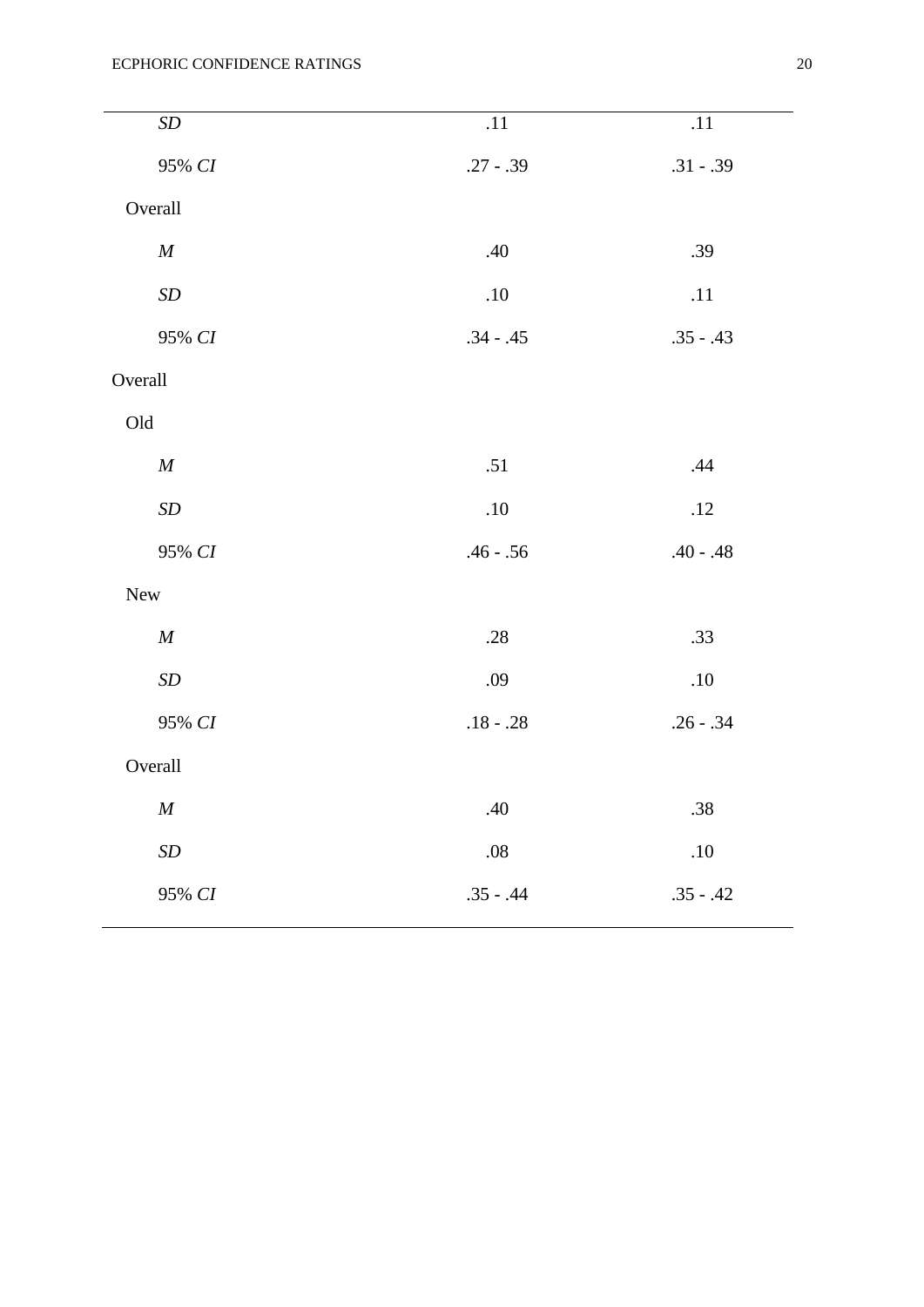# *Mixed ANOVA on Ecphoric Confidence Ratings*

| Effect                       | df           | $\boldsymbol{F}$ | $\mathcal{f}$ | $\boldsymbol{p}$ |  |  |  |  |  |
|------------------------------|--------------|------------------|---------------|------------------|--|--|--|--|--|
| Between-subjects             |              |                  |               |                  |  |  |  |  |  |
| Retention Interval (R)       | $\mathbf{1}$ | 0.18             | 0.05          | .68              |  |  |  |  |  |
| R error                      | 46           | (382.38)         |               |                  |  |  |  |  |  |
|                              |              | Within-subjects  |               |                  |  |  |  |  |  |
| Face status (F)              | $\mathbf{1}$ | 175.54           | 0.71          | .00              |  |  |  |  |  |
| $F \times R$                 | $\mathbf 1$  | 19.62            | 0.24          | .00              |  |  |  |  |  |
| F error                      | 46           | (71.04)          |               |                  |  |  |  |  |  |
| Distinctiveness (D)          | $\mathbf 1$  | 0.02             | $0.01\,$      | .90              |  |  |  |  |  |
| $D\times R$                  | $\mathbf 1$  | 0.22             | $0.02\,$      | .64              |  |  |  |  |  |
| D error                      | 46           |                  |               |                  |  |  |  |  |  |
| $\textbf{F}\times\textbf{D}$ | $\mathbf{1}$ | 79.01            | 0.32          | .00              |  |  |  |  |  |
| $F \times D \times R$        | $\mathbf{1}$ | 11.07            | 0.12          | $00\,$           |  |  |  |  |  |
| $F \times D$ error           | 46           | (31.49)          |               |                  |  |  |  |  |  |

*Note*: Values in parentheses represent mean-square errors.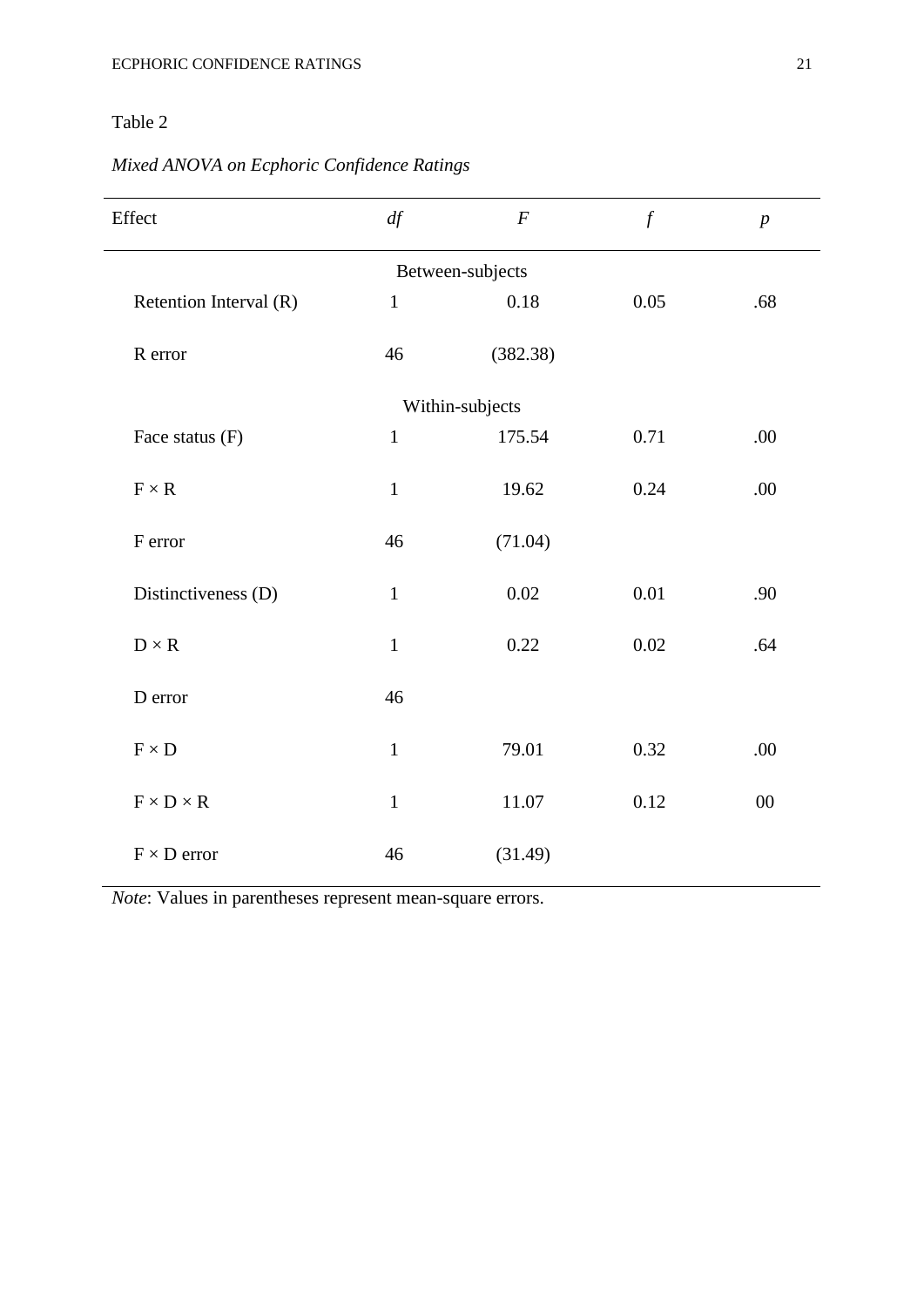*Mean, SD, and 95% CI ANRI statistics for Distinctive and Typical Faces for Confidence* 

| Distinctiveness &         | <b>ANRI</b> |                   |             |  |  |
|---------------------------|-------------|-------------------|-------------|--|--|
| <b>Retention Interval</b> | M           | $\boldsymbol{SD}$ | 95% CI      |  |  |
| Distinctive               |             |                   |             |  |  |
| <b>Immediate Test</b>     | .29         | .16               | $.20 - .38$ |  |  |
| Delayed Test              | .10         | .09               | $.07 - .13$ |  |  |
| Overall                   | .16         | .15               | $.12 - .21$ |  |  |
| Typical                   |             |                   |             |  |  |
| <b>Immediate Test</b>     | .07         | .07               | $.03 - .11$ |  |  |
| <b>Delayed Test</b>       | .05         | .06               | $.03 - .07$ |  |  |
| Overall                   | .06         | .06               | $.04 - .07$ |  |  |
| Overall                   |             |                   |             |  |  |
| <b>Immediate Test</b>     | .16         | .08               | $.12 - .20$ |  |  |
| <b>Delayed Test</b>       | .06         | .05               | $.04 - .07$ |  |  |
| Overall                   | .09         | .08               | $.07 - .11$ |  |  |

*Group Participants in the Immediate and Delayed Testing Conditions*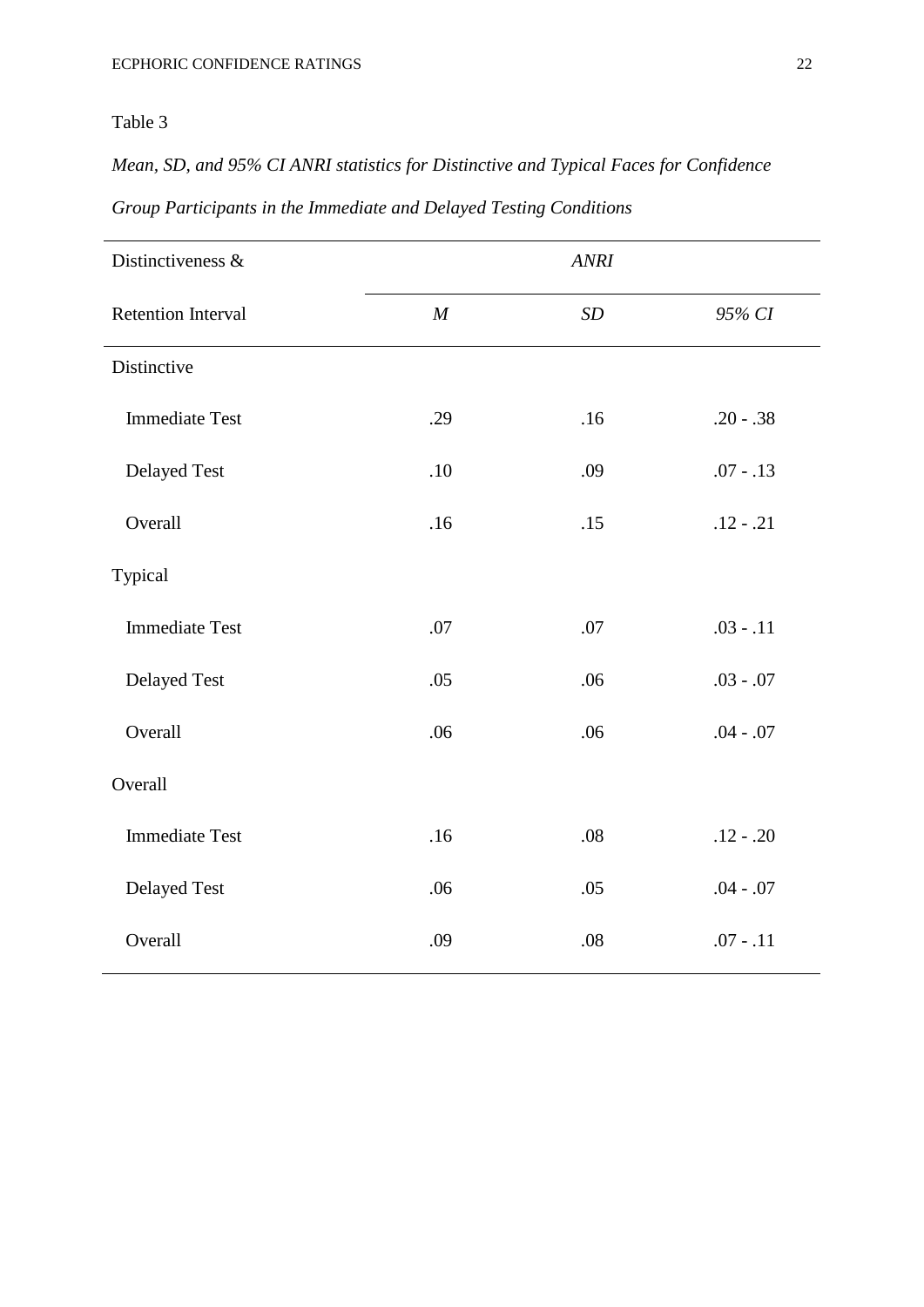### *Mixed ANOVA on ANRI statistics*

| Effect                 | df           | $\boldsymbol{F}$ | $\boldsymbol{f}$ | $\boldsymbol{p}$ |  |  |  |  |
|------------------------|--------------|------------------|------------------|------------------|--|--|--|--|
| Between-subjects       |              |                  |                  |                  |  |  |  |  |
| Retention Interval (R) | 1            | 31.29            | 0.57             | .00              |  |  |  |  |
| R error                | 46           | (0.01)           |                  |                  |  |  |  |  |
|                        |              | Within-subjects  |                  |                  |  |  |  |  |
| Distinctiveness (D)    | $\mathbf{1}$ | 37.94            | 0.69             | .00              |  |  |  |  |
| $D \times R$           | $\mathbf{1}$ | 14.47            | 0.42             | .00              |  |  |  |  |
| D error                | 46           | (0.01)           |                  |                  |  |  |  |  |

*Note*: Values in parentheses represent mean-square errors.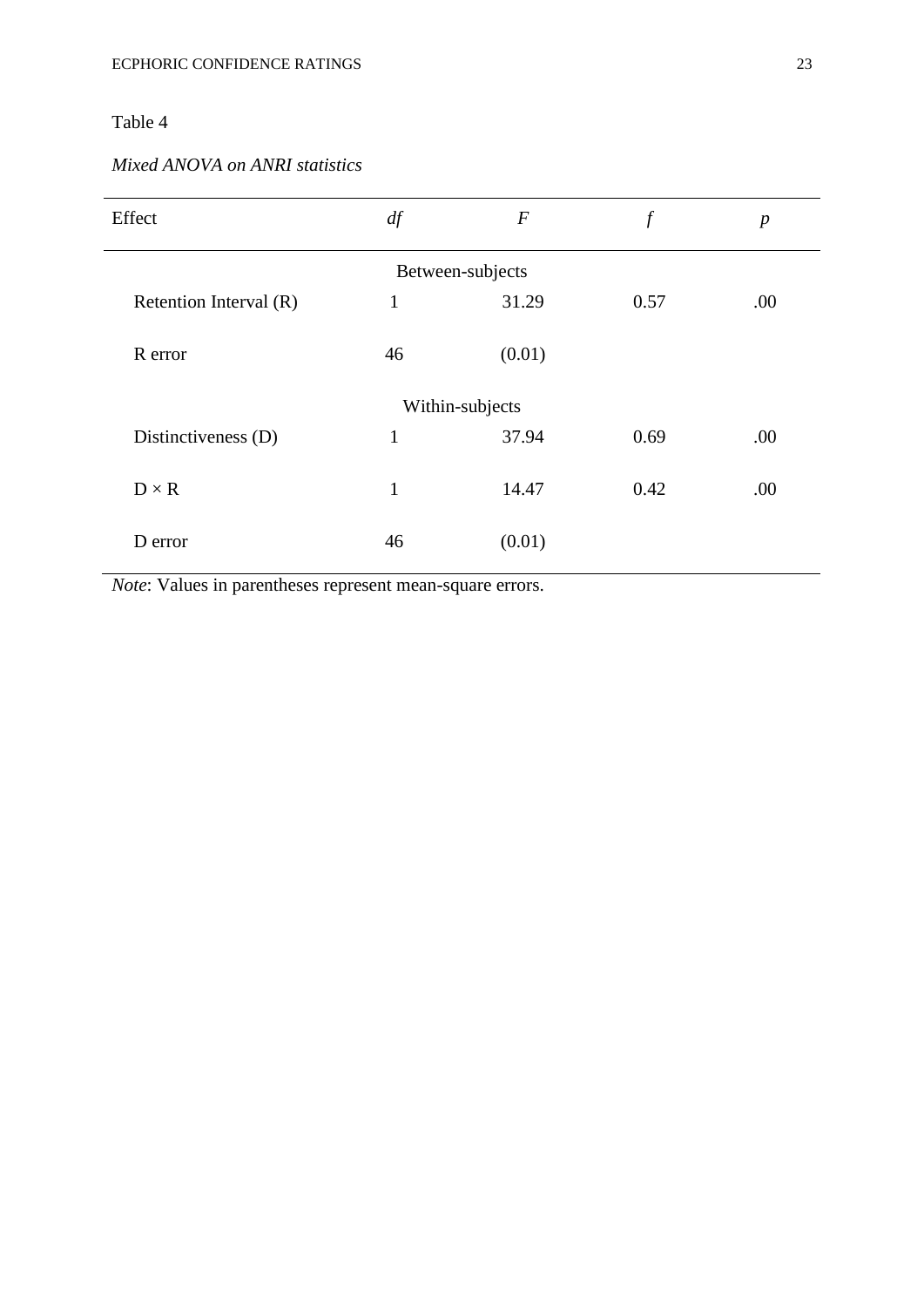*Mean, SD, and 95% CI Statistics for d*' *and c According to Retention Interval and Distinctiveness for Classifications for Classifications Based on* 

|                  |                     |      |               |                  | Response type     |               |                  |                   |               |
|------------------|---------------------|------|---------------|------------------|-------------------|---------------|------------------|-------------------|---------------|
|                  | Ecphoric confidence |      |               | Recognition      |                   |               | Binary           |                   |               |
| Distinctiveness  | $\boldsymbol{M}$    | SD   | 95% CI        | $\boldsymbol{M}$ | $\boldsymbol{SD}$ | 95% CI        | $\boldsymbol{M}$ | $\boldsymbol{SD}$ | 95% CI        |
|                  |                     |      |               |                  | Immediate         |               |                  |                   |               |
| Distinctive      |                     |      |               |                  |                   |               |                  |                   |               |
| d'               | 1.52                | 0.49 | $1.26 - 1.78$ | 1.39             | 0.46              | $1.15 - 1.63$ | 1.31             | 0.46              | $1.07 - 1.56$ |
| $\boldsymbol{c}$ | .31                 | .57  | $.01 - .61$   | .21              | .22               | $.09 - .32$   | .21              | .19               | $.11 - .31$   |
| Typical          |                     |      |               |                  |                   |               |                  |                   |               |
| d'               | 0.93                | 0.42 | $0.71 - 1.16$ | 0.85             | 0.33              | $0.68 - 1.03$ | 0.69             | 0.45              | $0.45 - 0.93$ |
| $\boldsymbol{c}$ | .44                 | .79  | $-16 - 73$    | .09              | .52               | $-.19 - .36$  | .16              | .53               | $-12 - 0.45$  |
| Overall          |                     |      |               |                  |                   |               |                  |                   |               |
| d'               | 1.13                | 0.52 | $0.85 - 1.41$ | 1.10             | .26               | $0.96 - 1.24$ | 0.98             | 0.31              | $0.82 - 1.15$ |
| $\boldsymbol{c}$ | .62                 | .43  | $.39 - .85$   | .14              | .31               | $-.03-.31$    | .18              | .29               | $.02 - .34$   |
|                  |                     |      |               |                  |                   |               |                  |                   |               |

*Ecphoric Confidence Ratings, Binary Responses, and Recognition Ratings*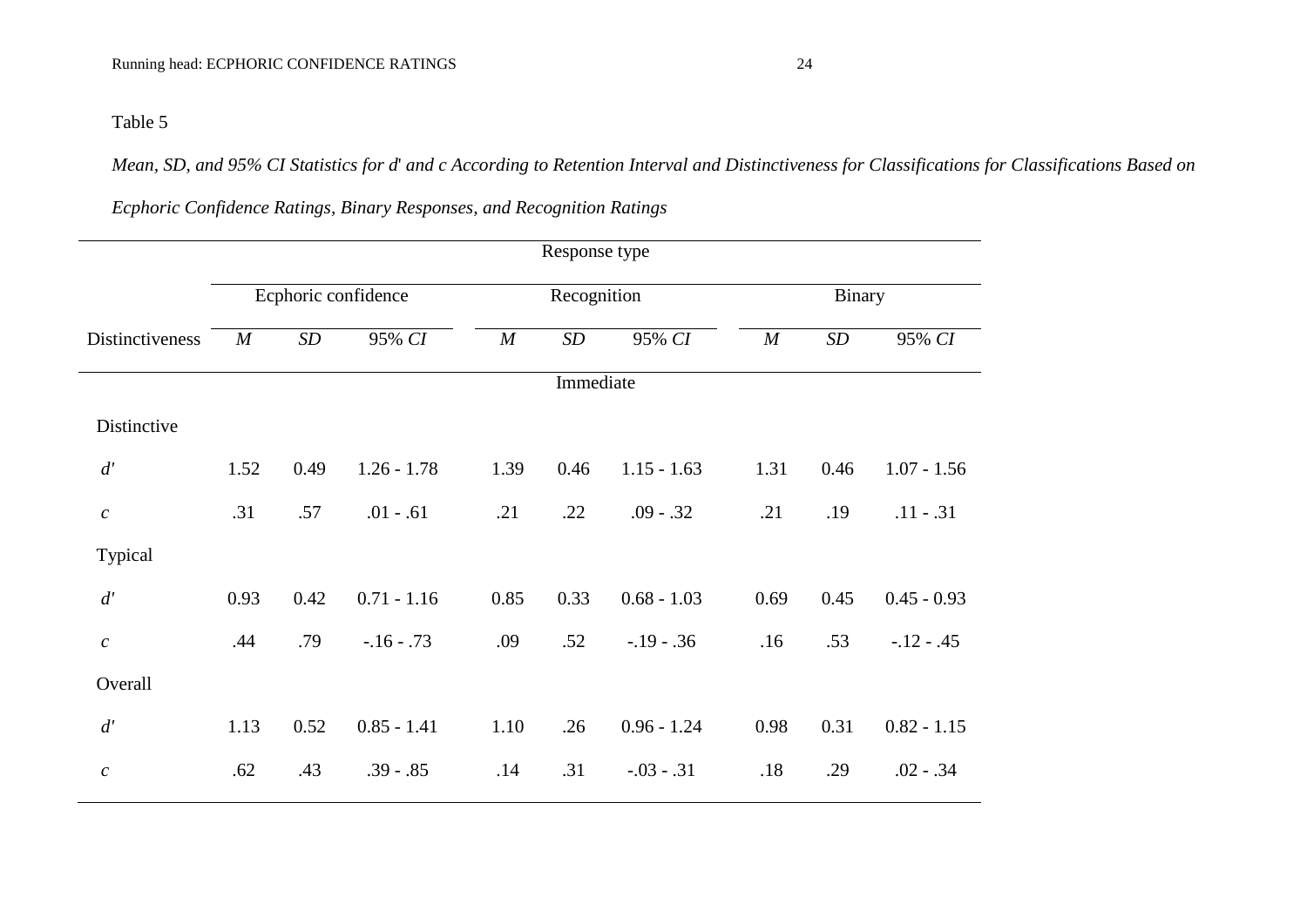|                   | Delay |      |               |      |         |               |      |      |               |
|-------------------|-------|------|---------------|------|---------|---------------|------|------|---------------|
| Distinctive       |       |      |               |      |         |               |      |      |               |
| d'                | 0.96  | 0.35 | $0.84 - 1.09$ | 0.67 | 0.49    | $0.49 - 0.85$ | 0.52 | 0.59 | $0.31 - 0.73$ |
| $\mathcal{C}_{0}$ | .52   | .62  | $.29 - .74$   | .19  | .65     | $-.04-.43$    | .31  | .40  | $.17 - .46$   |
| Typical           |       |      |               |      |         |               |      |      |               |
| $d^\prime$        | 0.68  | 0.28 | $0.58 - 0.79$ | 0.59 | 0.36    | $0.46 - 0.72$ | 0.28 | 0.40 | $0.13 - 0.42$ |
| $\boldsymbol{c}$  | .52   | .77  | $.24 - .80$   | .26  | .78     | $-.02-.54$    | .45  | .46  | $.28 - .62$   |
| Overall           |       |      |               |      |         |               |      |      |               |
| d'                | 0.76  | 0.32 | $0.64 - 0.87$ | 0.62 | 0.32    | $0.51 - 0.74$ | 0.39 | 0.39 | $0.25 - 0.53$ |
| $\boldsymbol{c}$  | .49   | .74  | $.22 - .76$   | .23  | .69     | $-.02-.47$    | .37  | .37  | $.24 - .51$   |
|                   |       |      |               |      | Overall |               |      |      |               |
| Distinctive       |       |      |               |      |         |               |      |      |               |
| $d^\prime$        | 1.15  | 0.47 | $1.01 - 1.29$ | 0.91 | 0.58    | $0.74 - 1.08$ | 0.78 | 0.66 | $0.59 - 0.98$ |
| $\boldsymbol{c}$  | .45   | .61  | $.27 - .63$   | .20  | .54     | $.04 - .36$   | .28  | .35  | $.18 - .38$   |
| Typical           |       |      |               |      |         |               |      |      |               |
| d'                | 0.77  | 0.35 | $0.66 - 0.87$ | 0.68 | 0.37    | $0.57 - 0.79$ | 0.42 | 0.46 | $0.28 - 0.55$ |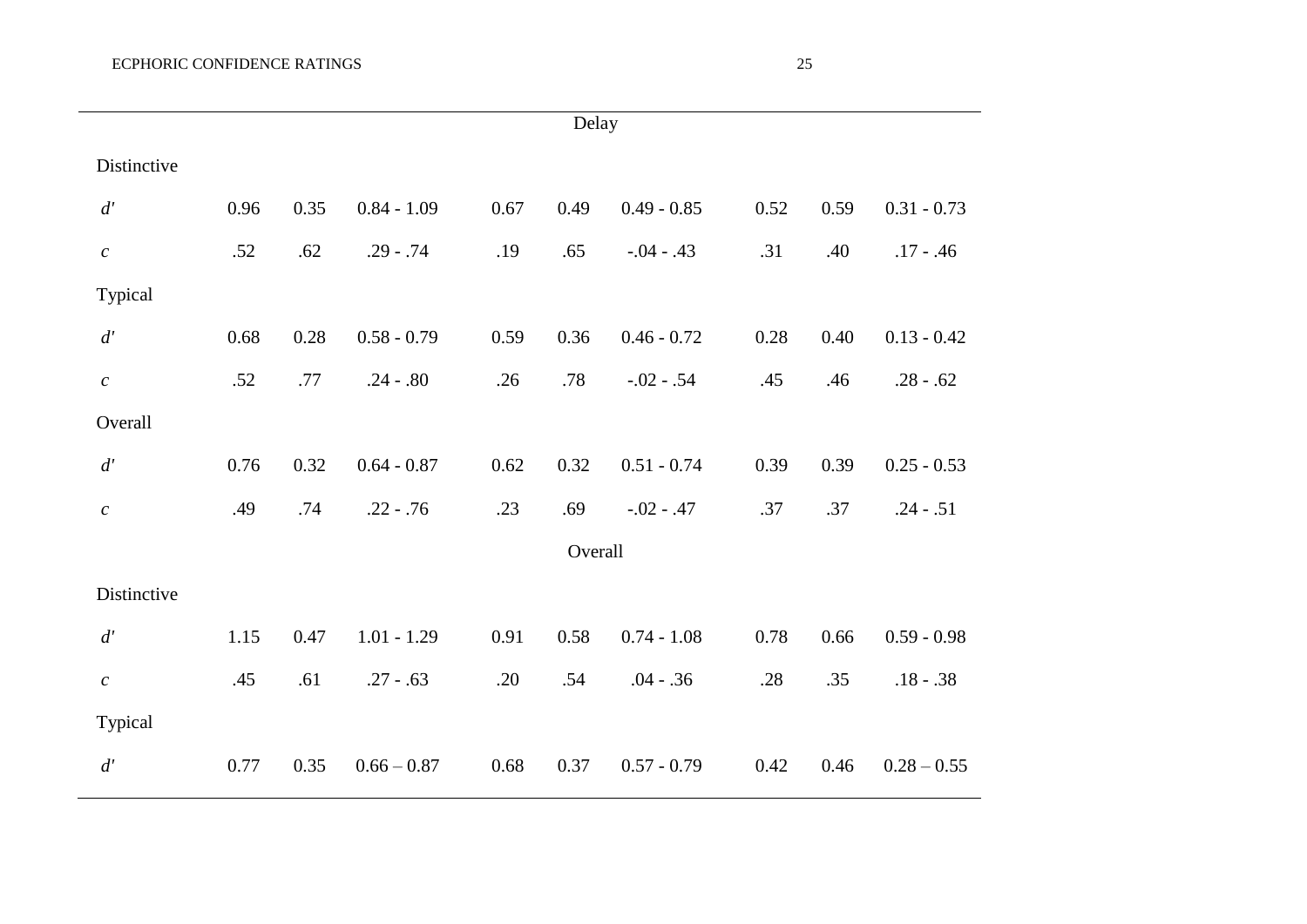| ٧       |  |
|---------|--|
| ×<br>۰. |  |

| $\mathcal{C}$ | .44  | .79 | $.21-.67$ | .20 | .70 | $-.01-.41$ .35                                                | .50 | $.21 - .50$                 |
|---------------|------|-----|-----------|-----|-----|---------------------------------------------------------------|-----|-----------------------------|
| Overall       |      |     |           |     |     |                                                               |     |                             |
| d'            | 0.88 |     |           |     |     | $0.43$ $0.75 - 1.01$ $0.78$ $0.38$ $0.67 - 0.89$              |     | $0.59$ $0.46$ $0.45 - 0.72$ |
| $\mathcal{C}$ | .53  |     |           |     |     | $0.66$ $0.34 - 0.73$ $0.20$ $0.59$ $0.3 - 0.37$ $0.31$ $0.35$ |     | $.21 - .41$                 |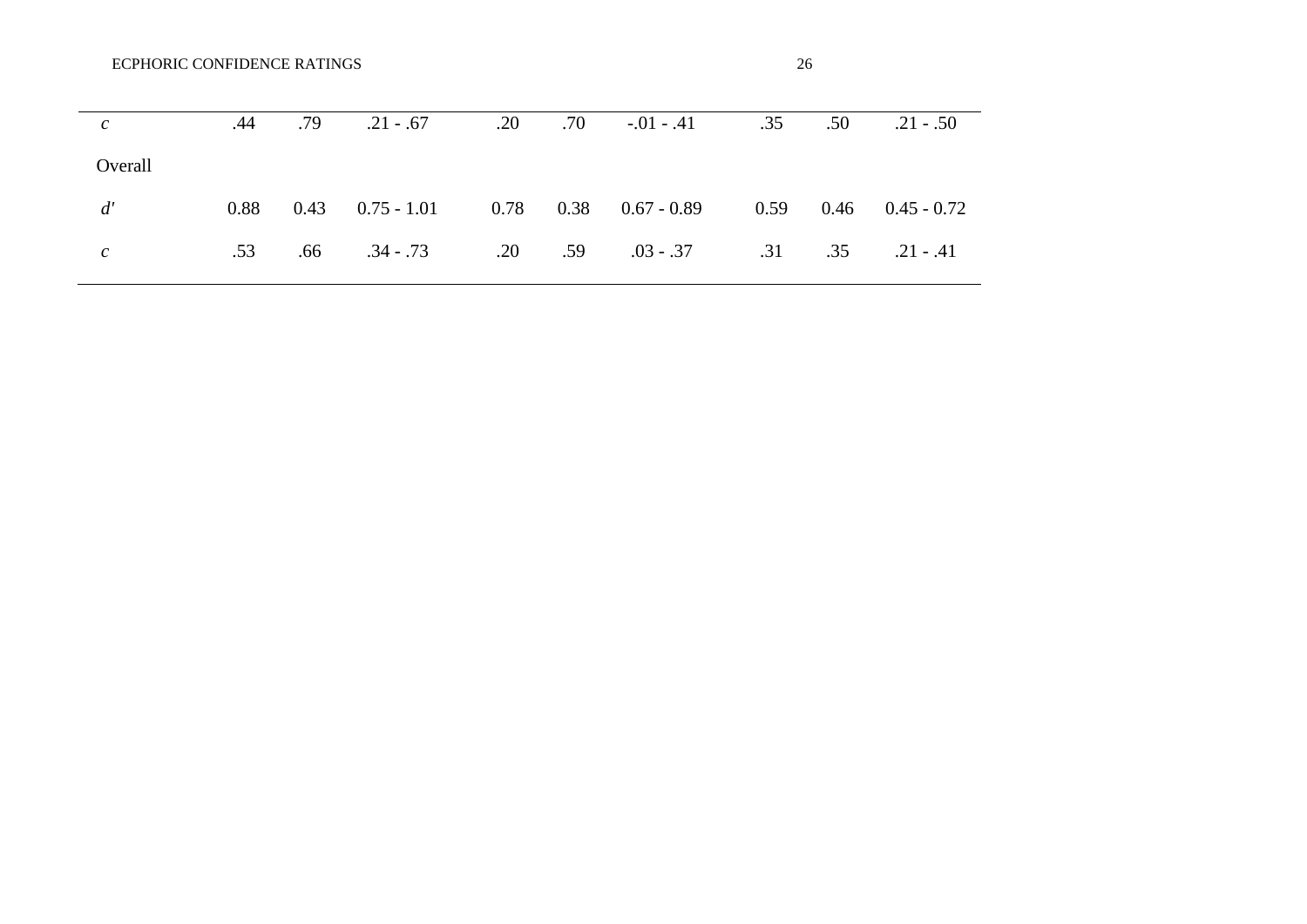# *Mixed ANOVAs on d' and c for Classifications Based on Ecphoric Confidence Ratings and*

### *Binary Responses*

| Measure and effect                | df           | $\boldsymbol{F}$ | $\mathcal{f}$ | $\boldsymbol{p}$ |  |  |  |  |  |  |
|-----------------------------------|--------------|------------------|---------------|------------------|--|--|--|--|--|--|
| d'                                |              |                  |               |                  |  |  |  |  |  |  |
| Between-subjects                  |              |                  |               |                  |  |  |  |  |  |  |
| Response type (Resp) <sup>a</sup> | $\mathbf{1}$ | 20.65            | 0.36          | .00              |  |  |  |  |  |  |
| Retention Interval (R)            | $\mathbf{1}$ | 49.67            | 0.56          | .00              |  |  |  |  |  |  |
| $Resp \times R$                   | $\mathbf 1$  | 1.99             | 0.11          | .16              |  |  |  |  |  |  |
| Error                             | 92           | (0.22)           |               |                  |  |  |  |  |  |  |
| Within-subjects                   |              |                  |               |                  |  |  |  |  |  |  |
| Distinctiveness (D)               | $\mathbf{1}$ | 50.85            | 0.48          | .00              |  |  |  |  |  |  |
| $D\times R$                       | $\mathbf{1}$ | 7.91             | 0.19          | .01              |  |  |  |  |  |  |
| $D \times Resp$                   | $\mathbf{1}$ | 0.00             | $0.00\,$      | .98              |  |  |  |  |  |  |
| $D \times R \times Resp$          | $\mathbf{1}$ | $0.08\,$         | 0.02          | .78              |  |  |  |  |  |  |
| D error                           | 92           | (0.16)           |               |                  |  |  |  |  |  |  |
| $\mathcal C$                      |              |                  |               |                  |  |  |  |  |  |  |
|                                   |              | Between-subjects |               |                  |  |  |  |  |  |  |
| Resp                              | $\,1\,$      | 1.56             | $0.10\,$      | .22              |  |  |  |  |  |  |
| ${\bf R}$                         | $\,1$        | 4.37             | 0.17          | .04              |  |  |  |  |  |  |
| $Resp \times R$                   | $\mathbf 1$  | $0.02\,$         | $0.01\,$      | .89              |  |  |  |  |  |  |
| Error                             | 92           | (0.42)           |               |                  |  |  |  |  |  |  |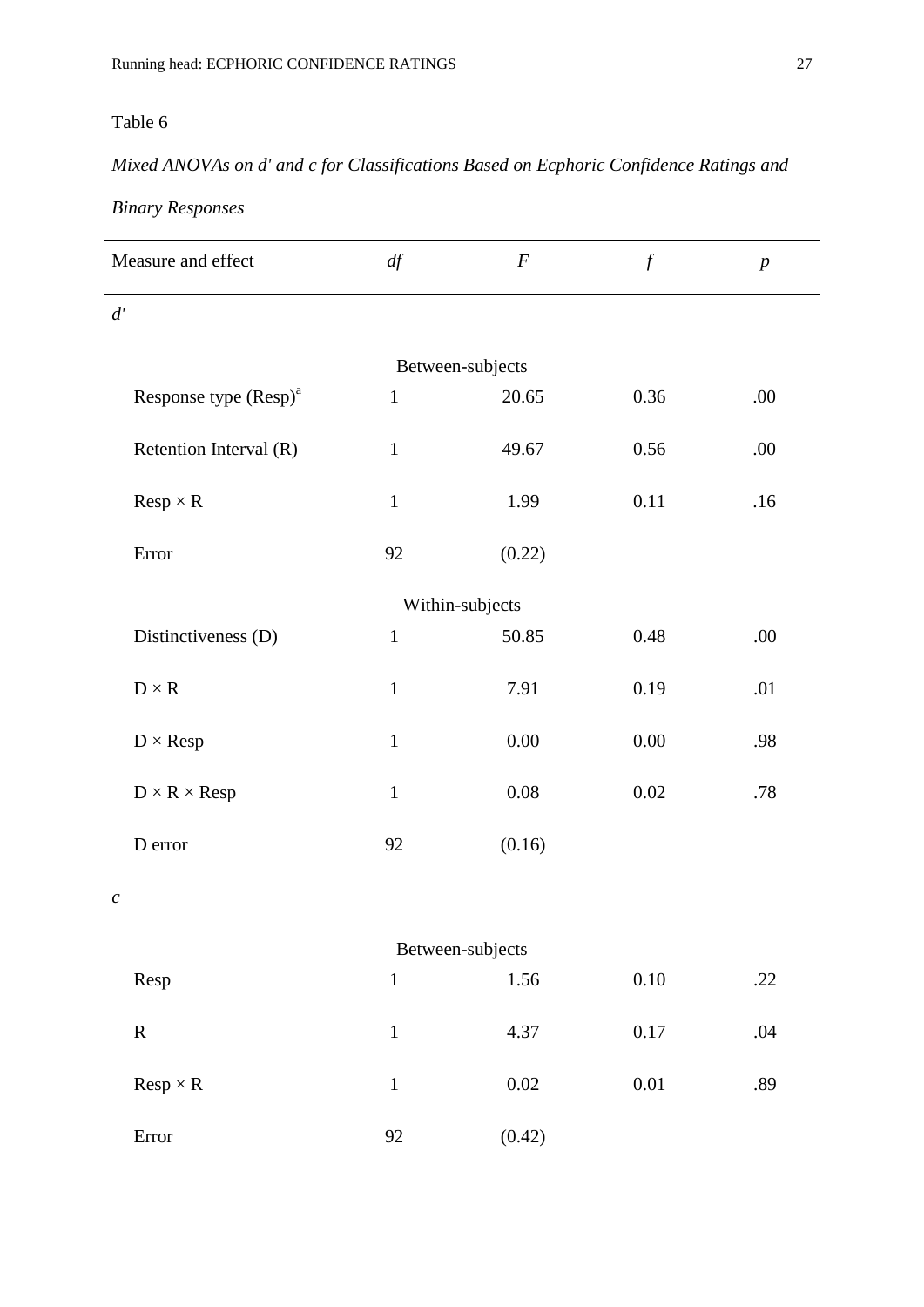| D                        | Within-subjects<br>$\mathbf{1}$ | 0.04   | 0.01 | .84 |
|--------------------------|---------------------------------|--------|------|-----|
| $D \times R$             | $\mathbf{1}$                    | 0.49   | 0.04 | .49 |
| $D \times Resp$          | $\mathbf{1}$                    | 0.11   | 0.02 | .75 |
| $D \times R \times Resp$ | $\mathbf{1}$                    | 0.27   | 0.03 | .60 |
| D error                  | 92                              | (0.25) |      |     |

*Note*: Values in parentheses represent mean-square errors.

<sup>a</sup> Participants either provided binary responses or confidence ratings.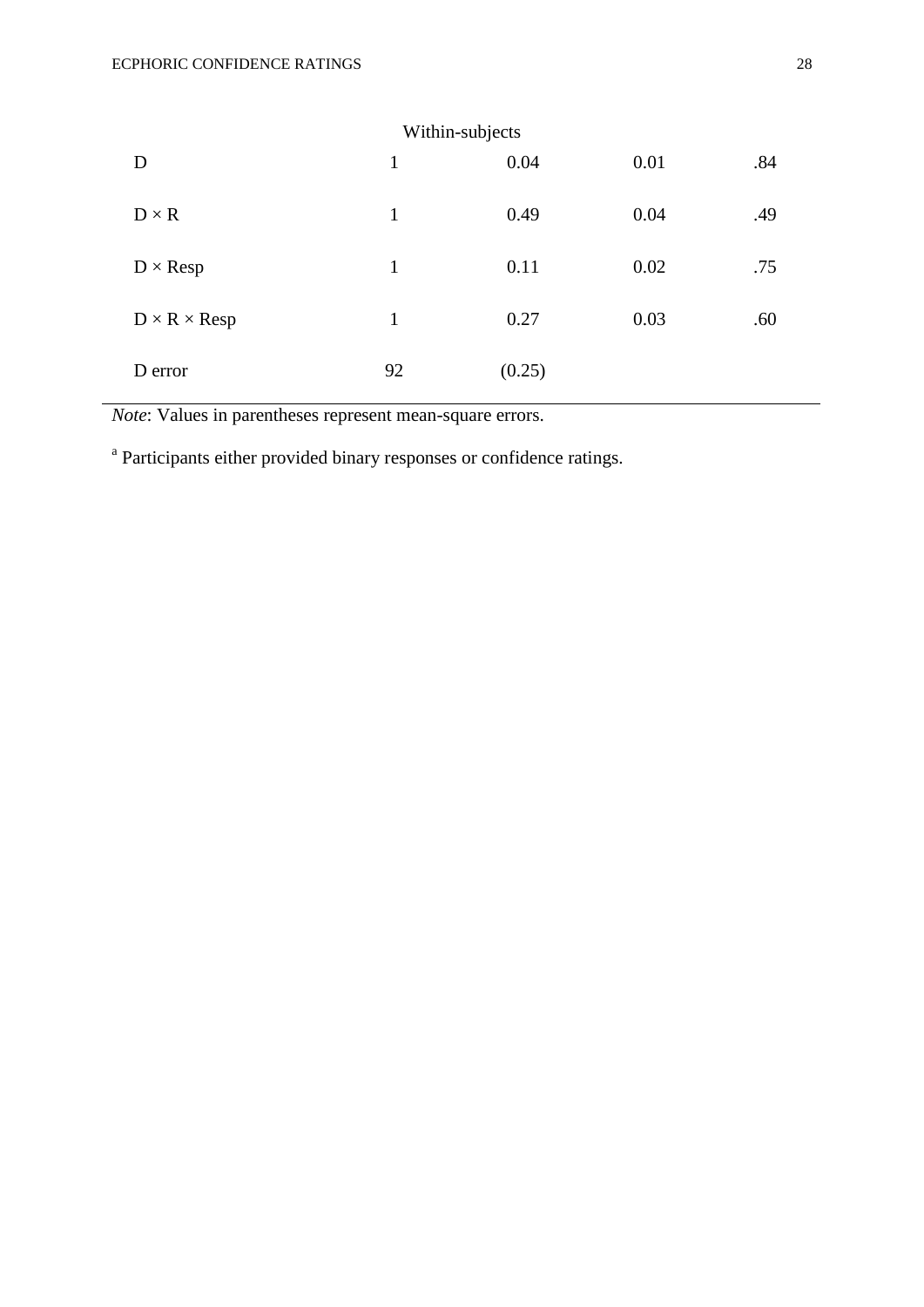# *Mixed ANOVAs on d' and c for Classifications Based on Binary Responses and Recognition*

# *Ratings*

| Measure and effect       | df               | $\boldsymbol{F}$ | $\int f$ | $\boldsymbol{p}$ |  |  |
|--------------------------|------------------|------------------|----------|------------------|--|--|
| d'                       |                  |                  |          |                  |  |  |
|                          | Between-subjects |                  |          |                  |  |  |
| Retention Interval (R)   | $\mathbf{1}$     | 33.31            | 0.58     | .00              |  |  |
| Error                    | 46               | (0.38)           |          |                  |  |  |
| Within-subjects          |                  |                  |          |                  |  |  |
| Response type (Resp)     | $\mathbf{1}$     | 20.98            | 0.18     | .00              |  |  |
| $Resp \times R$          | $\,1\,$          | 2.25             | 0.06     | .14              |  |  |
| Resp error               | 46               | (0.06)           |          |                  |  |  |
| Distinctiveness (D)      | $\mathbf{1}$     | 16.24            | 0.39     | .00              |  |  |
| $D\times R$              | $\mathbf{1}$     | 5.18             | 0.22     | .03              |  |  |
| $D \times Resp$          | $\mathbf 1$      | 6.01             | 0.07     | .02              |  |  |
| $D \times R \times Resp$ | $\mathbf{1}$     | 0.67             | 0.02     | .42              |  |  |
| D error                  | 46               | (0.36)           |          |                  |  |  |
| $\mathcal{C}_{0}^{0}$    |                  |                  |          |                  |  |  |

| Between-subjects |    |        |      |     |  |
|------------------|----|--------|------|-----|--|
| $\mathbf R$      |    | 1.15   | 0.12 | .29 |  |
| Error            | 46 | (0.70) |      |     |  |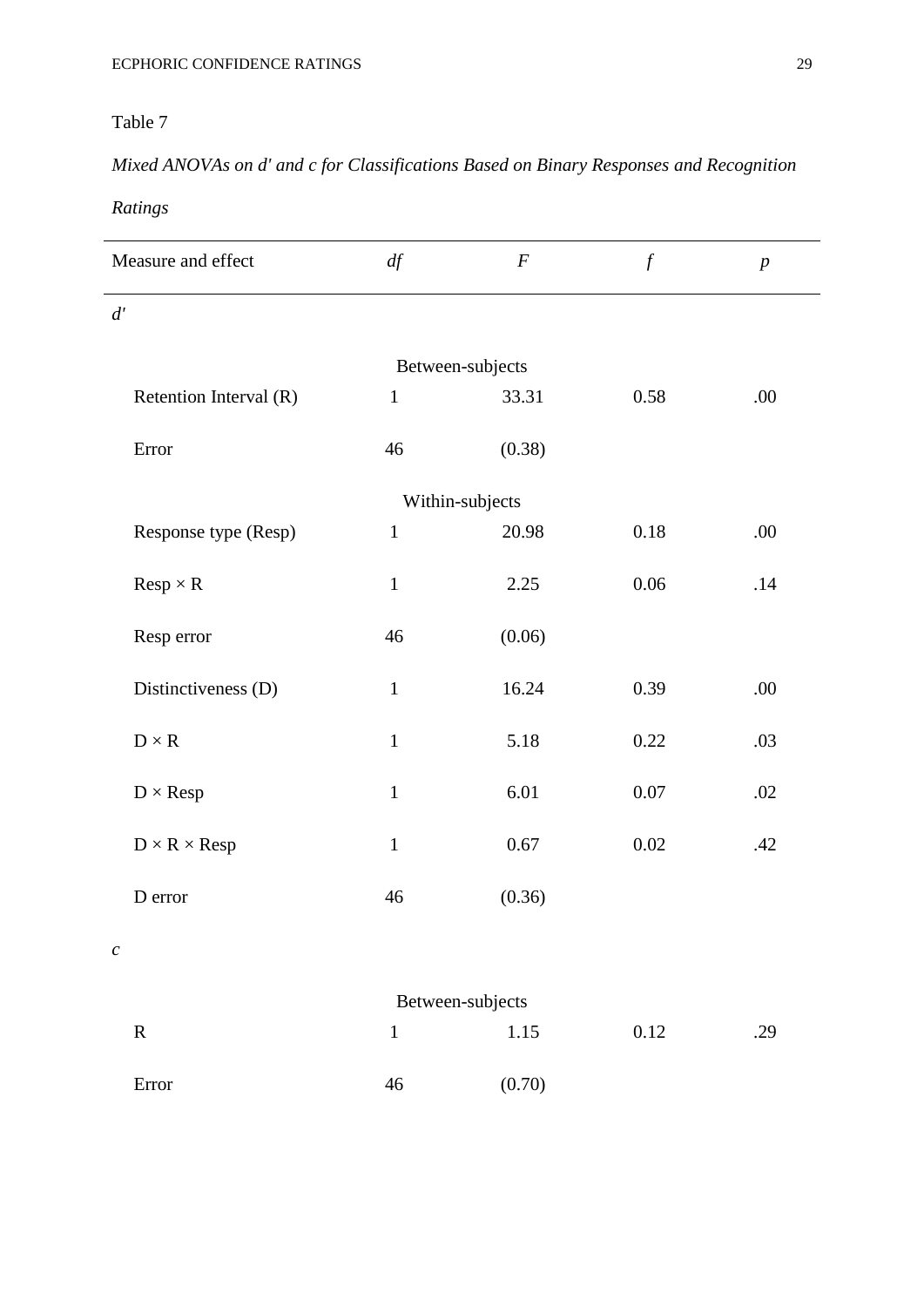| Within-subjects          |              |        |      |     |  |
|--------------------------|--------------|--------|------|-----|--|
| Resp                     | $\mathbf{1}$ | 1.79   | 0.09 | .19 |  |
| $Resp \times R$          | $\mathbf{1}$ | 0.60   | 0.05 | .44 |  |
| Resp error               | 46           | (0.23) |      |     |  |
| D                        | $\mathbf{1}$ | 0.01   | 0.01 | .93 |  |
| $D \times R$             | $\mathbf{1}$ | 1.71   | 0.08 | .20 |  |
| $D \times Resp$          | $\mathbf{1}$ | 4.65   | 0.03 | .04 |  |
| $D \times R \times Resp$ | $\mathbf{1}$ | 0.01   | 0.01 | .98 |  |
| D error                  | 46           | (0.01) |      |     |  |

*Note*: Values in parentheses represent mean-square errors.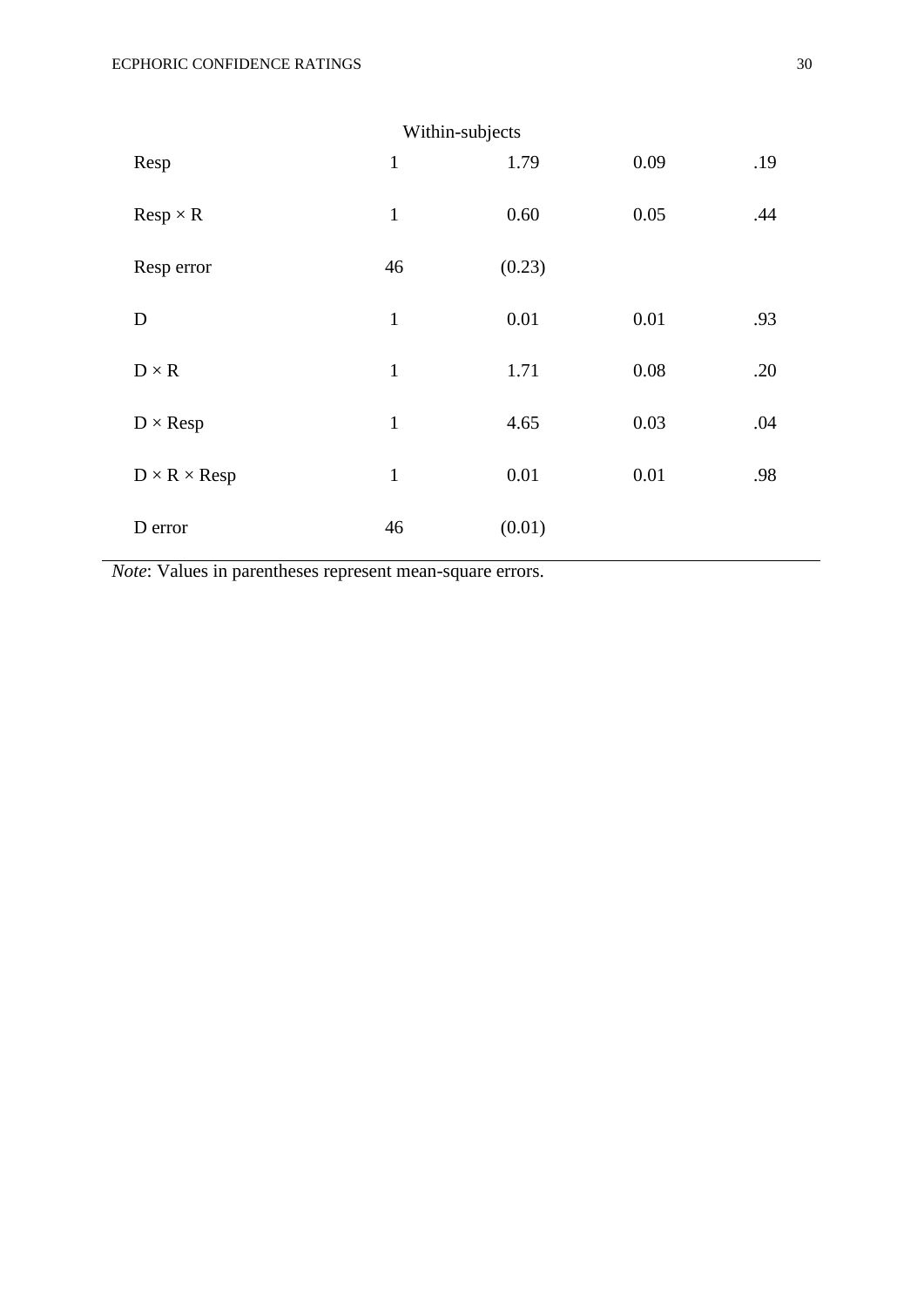# *Mixed ANOVAs on d' and c for Classifications Based on Ecphoric Confidence Ratings and*

# *Recognition Ratings*

| Measure and effect       | df           | $\boldsymbol{F}$ | $\int$   | $\boldsymbol{p}$ |  |  |
|--------------------------|--------------|------------------|----------|------------------|--|--|
| d'                       |              |                  |          |                  |  |  |
| Between-subjects         |              |                  |          |                  |  |  |
| Response type (Resp)     | $\mathbf{1}$ | 5.87             | $0.18\,$ | .02              |  |  |
| Retention Interval (R)   | $\mathbf 1$  | 52.53            | 0.54     | .00              |  |  |
| $Resp \times R$          | $\mathbf 1$  | 0.49             | 0.05     | .48              |  |  |
| Error                    | 92           | (0.16)           |          |                  |  |  |
| Within-subjects          |              |                  |          |                  |  |  |
| Distinctiveness (D)      | $\,1\,$      | 39.33            | 0.45     | .00              |  |  |
| $D\times R$              | $\mathbf{1}$ | 10.51            | 0.23     | .00              |  |  |
| $D \times Resp$          | $\mathbf 1$  | 1.17             | $0.08\,$ | .28              |  |  |
| $D \times R \times Resp$ | $\mathbf 1$  | 0.41             | 0.05     | .53              |  |  |
| D error                  | 92           | (0.15)           |          |                  |  |  |
| $\boldsymbol{c}$         |              |                  |          |                  |  |  |
| Between-subjects         |              |                  |          |                  |  |  |
| Resp                     | $\mathbf 1$  | 3.27             | $0.16\,$ | .07              |  |  |
| ${\bf R}$                | $\mathbf 1$  | 1.52             | 0.11     | .22              |  |  |
| $Resp \times R$          | $\mathbf 1$  | 0.33             | $0.05\,$ | .57              |  |  |
| Error                    | 92           | (0.65)           |          |                  |  |  |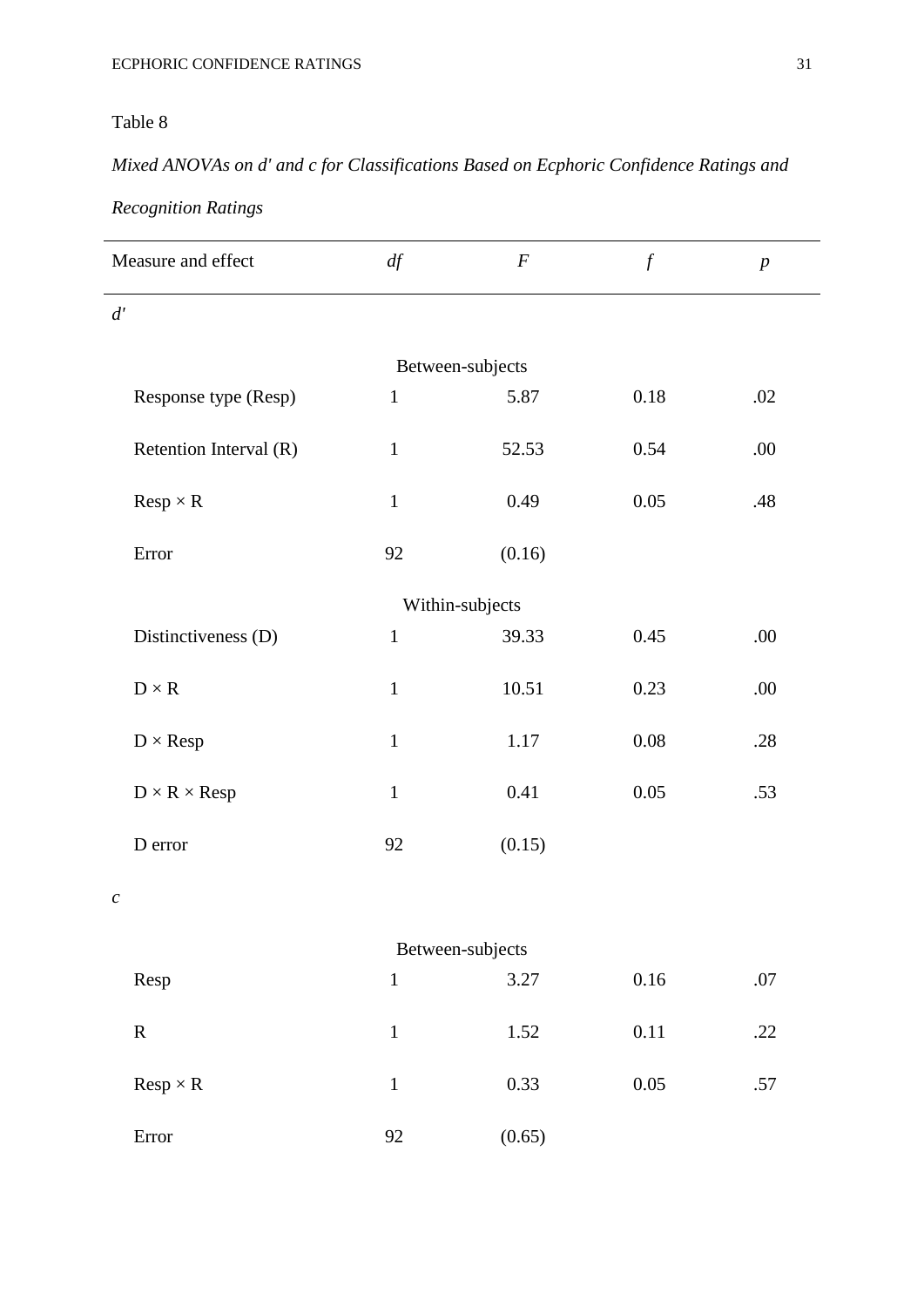| D                        | Within-subjects<br>$\mathbf{1}$ | 0.06   | 0.01 | .81 |
|--------------------------|---------------------------------|--------|------|-----|
| $D \times R$             | $\mathbf{1}$                    | 0.48   | 0.04 | .49 |
| $D \times Resp$          | $\mathbf{1}$                    | 0.01   | 0.01 | .91 |
| $D \times R \times Resp$ | $\mathbf{1}$                    | 0.27   | 0.03 | .61 |
| D error                  | 92                              | (0.25) |      |     |

*Note*: Values in parentheses represent mean-square errors.